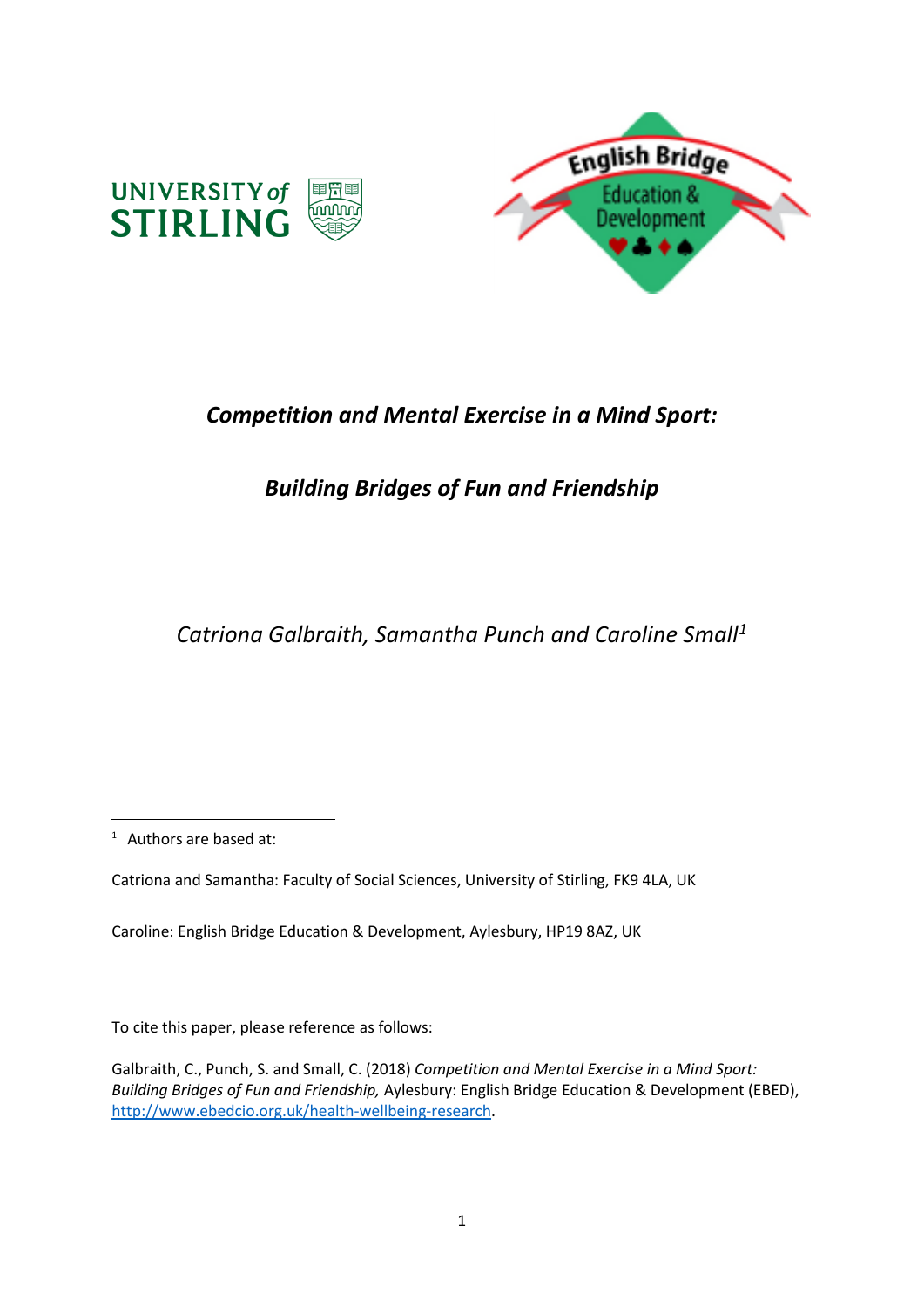#### *Introduction*

The Sociology of Bridge is a new and emerging field of study. The card game of bridge is widely played, and is a stimulating social activity in which players are challenged to develop and practice their skills, focus and concentration. This paper is part of a wider examination of bridge from both sociological and neurological perspectives (Graham and Punch, 2016; McDonnell et al., 2017). A partnership between the UK charity, English Bridge Education and Development (EBED), and the University of Stirling, is currently investigating the health and wellbeing benefits of playing bridge, with a particular focus on dementia (Ashworth et al., 2016). Developing an understanding of what drives individuals to play bridge is at the heart of this paper.

The EBED/Stirling partnership conducted a survey in order to explore the link between playing bridge and subjective measures of quality of life. Over 7000 individuals, both bridge players and non-bridge players from the UK and beyond responded to the survey during the summer of 2016, with the vast majority of these individuals being bridge players in either England or Scotland. The study compared the responses of more than 6,400 bridge players with over 10,000 responses from wave six of the English Longitudinal Study of Ageing. The survey found that individuals who play bridge have higher levels of overall wellbeing than those who do not play (McDonnell et al., 2017). This paper examines bridge players' responses to an open-ended question on why people play bridge.

### *Methods*

Respondents were asked to write a line or two, providing the reasons why they play bridge. This generated 6373 answers which were then split into the four age categories: Under 25s, 25-34s, 35- 54s, and over 55s. The breakdown of how many people were in each sample is presented in the table below:

2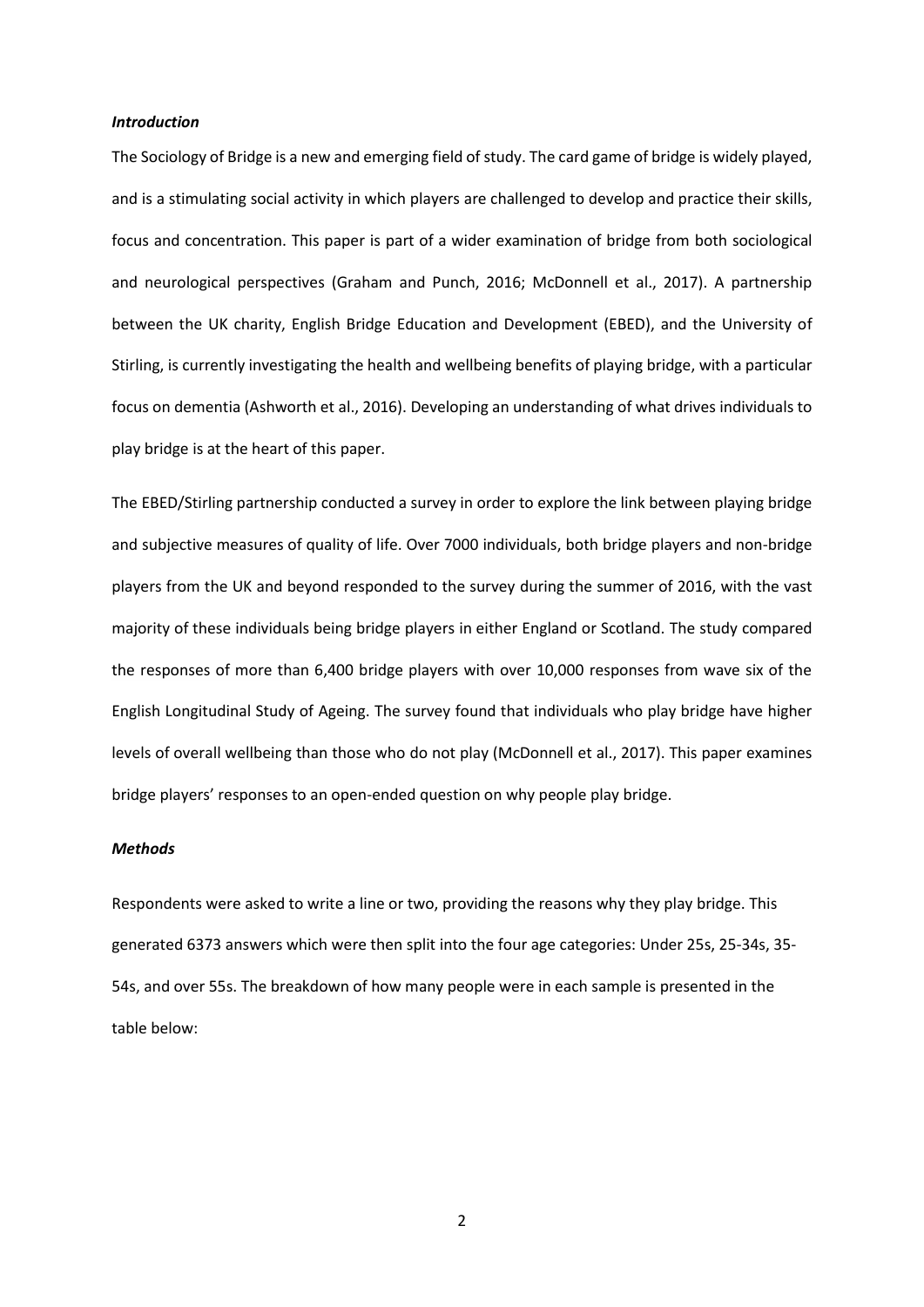| <b>Age Group</b>  | Female | Male | <b>Total</b> |
|-------------------|--------|------|--------------|
| Under 25          | 10     | 30   | 40           |
| $25 - 34$         | 7      | 35   | 42           |
| $35 - 54$         | 149    | 212  | 361          |
| $55+$             | 2974   | 2956 | 5930         |
| <b>All Groups</b> | 3140   | 3233 | 6373         |

The bulk of the sample (5930 respondents out of 6373 analysed) consisted of over 55s. Many of the themes and percentages refer to the results of all the age groups combined, however themes which applied only to the over 55s are mentioned. The younger age categories (under 25s, 25-34s, and 35- 54s) are underrepresented when compared with the over 55s. Answers were organised into overall themes and will be presented and discussed throughout the report. The number of reasons for playing bridge are shown in the table below:

| <b>Total Number of Reasons From All Age Groups</b> |        |             |              |          |        |         |
|----------------------------------------------------|--------|-------------|--------------|----------|--------|---------|
| <b>Total Sample Size: 6373</b>                     |        |             |              |          |        |         |
| Reasons                                            | Gender |             |              |          |        |         |
|                                                    | Female | <b>Male</b> | <b>Total</b> | Female % | Male % | Total % |
| <b>Total Responses by Gender</b>                   | 3140   | 3233        | 6373         |          |        |         |
| 1 Reason                                           | 1314   | 1483        | 2797         | 42%      | 46%    | 44%     |
| 2 Reasons                                          | 1176   | 1163        | 2339         | 37%      | 36%    | 37%     |
| 3+ Reasons                                         | 646    | 591         | 1237         | 21%      | 18%    | 19%     |

Initially, responses were read multiple times until general themes were created, which evolved and were expanded on as the analysis took place. The themes were broad, and covered a wide range of answers e.g. Enjoyment covered answers that included 'enjoy it', to 'fun' etc. This was a result of the volume of answers, and the time constraints of the analysis. As the analysis progressed, sub-themes emerged to capture the individual diversity of answers.

To create a manageable set of themes, a research diary was created which served to note down emerging themes, and to create a more detailed analysis that the generic theme framework could not show. This allowed the researcher to explore what themes were most prominent. Therefore, nuances within this data set are expanded on in the analysis, while it is acknowledged that the thematic framework may appear generic.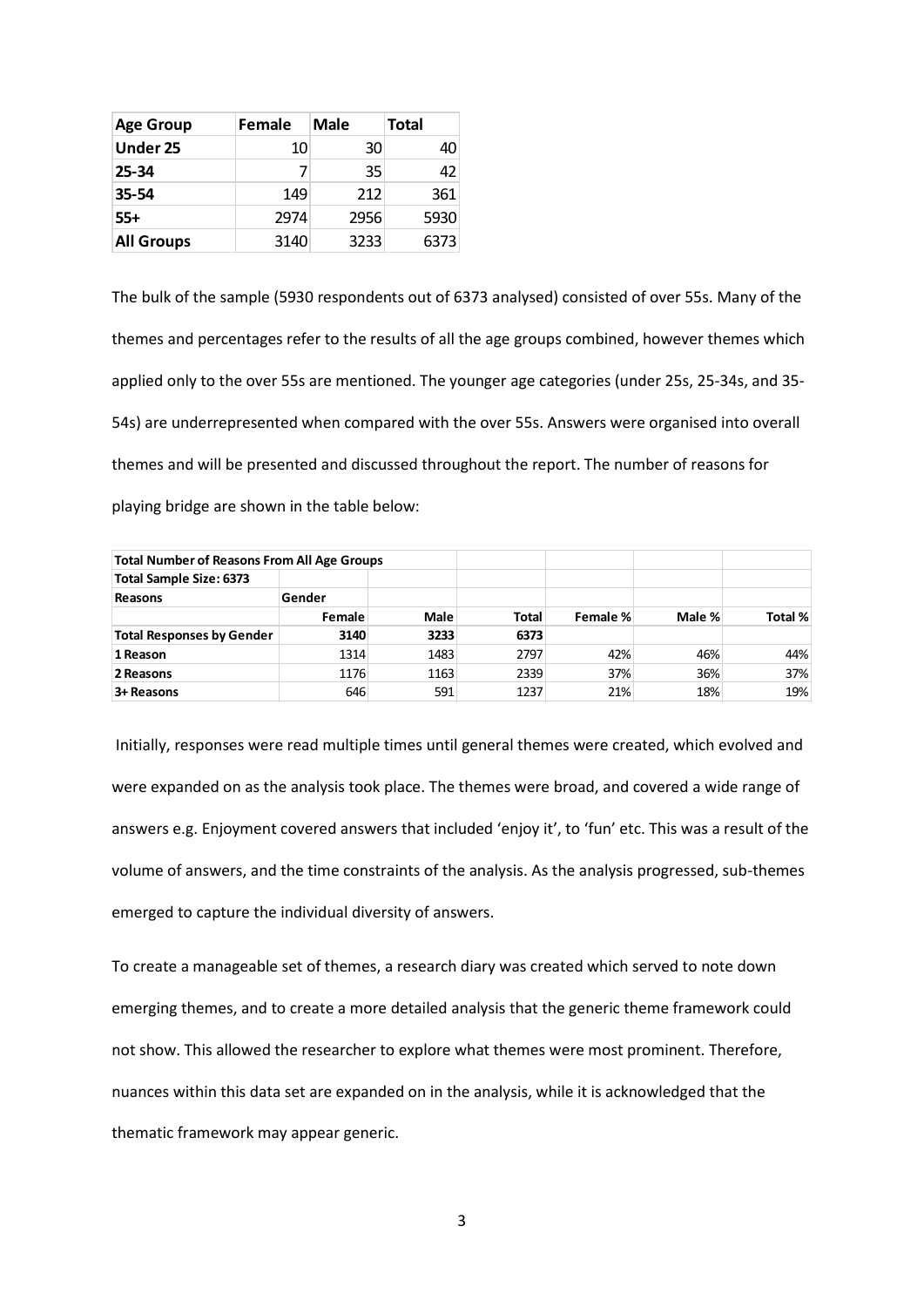Within the results, tables will be used for percentages of the total sample and divided by age group to show how prominent themes were across age. Where there is a significant gender difference, this will be noted. Lastly when quoting respondents, the codes (82 F, over 55) is used to denote the number of the respondent, their gender, and the age group they belong to respectively.

### *Results*

The main themes that emerged from the survey were that people play bridge for the enjoyment (51.6%), social interaction (32%), and the mental challenge (37.5%). These were divided into 31 subthemes which are shown in smaller tables at the start of each section. The 31 sub-themes were only applicable for the over 55s, 0% is used to denote where they did not feature, or were not applicable to the younger age categories (See the Appendix for theme tables in full).

#### *Enjoyment*

| <b>Age Category</b>                 |                        | Under 25s % 25-34 % |         | 35-54% | <b>Over 55 %</b> | Total % All Age Group\$ |
|-------------------------------------|------------------------|---------------------|---------|--------|------------------|-------------------------|
| <b>Total responses by Age Group</b> |                        | $0.6\%$             | $0.7\%$ | 5.7%   | 93%              | 100%                    |
| <b>Theme</b>                        | Sub-Theme              |                     |         |        |                  |                         |
| Enjoy                               | <b>Enjoy Game</b>      | 55%                 | 54.8%   | 53.2%  | 51.5%            | 51.6%                   |
|                                     | <b>Enjoy Challenge</b> | 0%                  | 0%      | 0%     | 12.6%            | 11.7%                   |
|                                     | Development Fun        | 0%                  | 0%      | 4.2%   | 0.7%             | 0.9%                    |

Enjoying bridge was prominent within all the age categories (51.6%). People reported that the game was fun, or enjoyable, that it was addictive, and/or interesting. One word answers of enjoyment, or fun, were common, sometimes in tandem with others – usually social interaction, friends, or the challenge bridge provides to one's brain. However, enjoyment was also more nuanced, and as the results were analysed it was noticed that fun could be many things. For example, enjoying the challenges of playing bridge (11.7%), where the mentally stimulating aspect was the fun part of playing, enjoyment from social interaction with others, or enjoyment in having a night out. Some people (5.5%) highlighted that they enjoyed the problem-solving aspects, and the reasoning of the game, for example:

4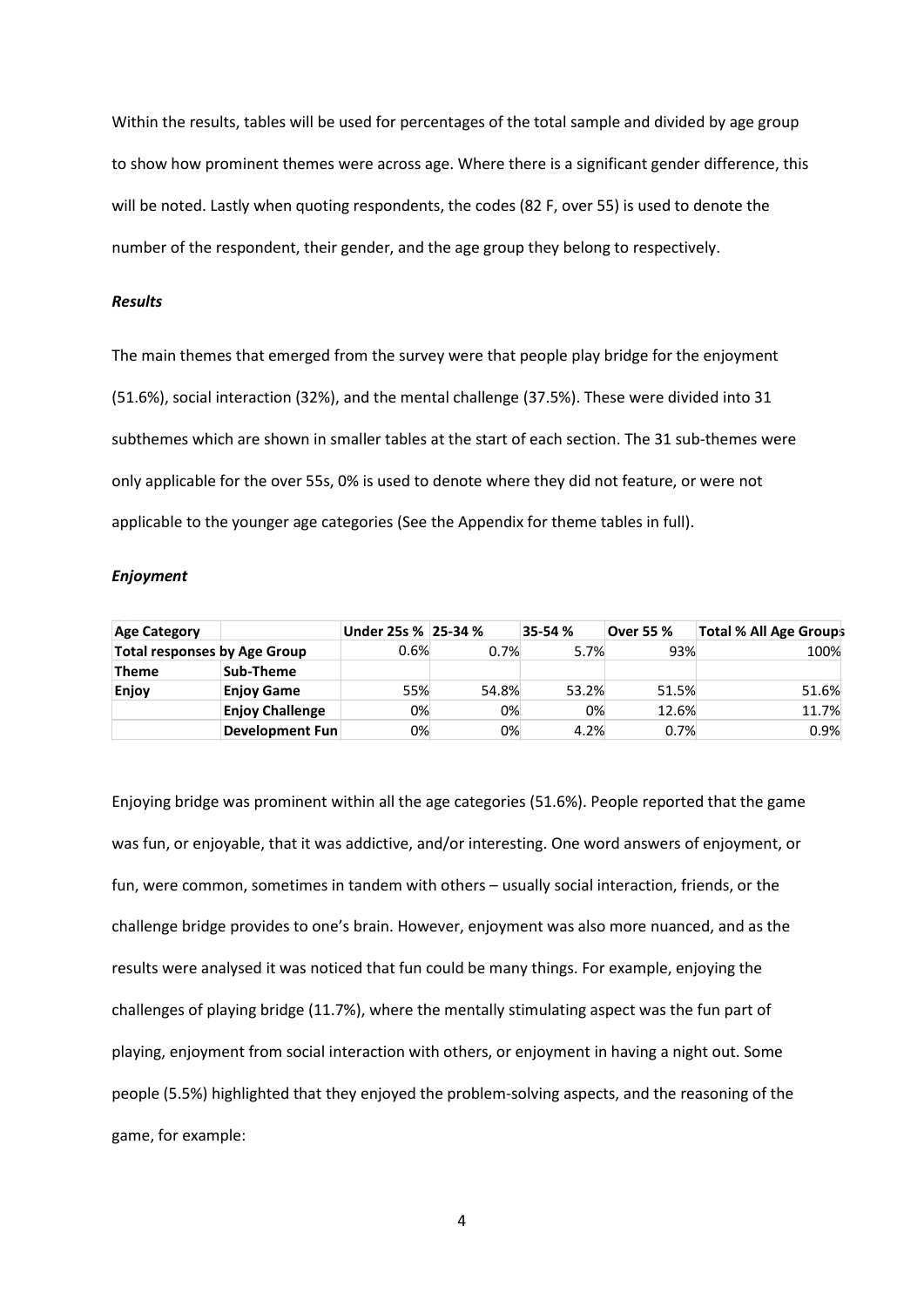*Very stimulating. Every hand is new, never get bored. Can play bridge by the 'rules' but every rule has exceptions. Sometimes find gems.* (3070 M, over 55)

*I enjoy the challenge and the mixture of logical deduction and luck.* (218 F, over 55)

These quotes are interesting as they suggest that bridge has a logical, rational component, which people enjoy and find invigorating. They also suggest that bridge allows people to think creatively and critically about the rules of play, and how one works the rules in one's favour in a timed environment. However, the latter quote also highlights a luck aspect to the game, like any card game where the order of the cards is unpredictable, meaning it requires one to adapt to new situations and states of play. This will be returned to when exploring the mentally challenging aspects of bridge.

Few people expressed directly the fun in developing as a player (0.9%), therefore whether the process of learning and improving in the game is something people enjoy and is a major reason for playing could not be explored in-depth. A few people mentioned the game to be frustrating and when they did speak of it, it tended to be in juxtaposition of enjoyment:

*Absorbing, love it, frustrating, challenging, social, addictive, satisfying.* (870 F, over 55)

*I love card games - and bridge is the best - challenging, enjoyable, satisfying AND frustrating.*  (3405 M, over 55)

In these instances, the aspects of the game which were irritating, or negative, did not detract from the overall fun and it is suggested they are integral to the challenge.

#### *Social Interaction*

| <b>Age Category</b>                   |                  | Under 25s % | 25-34 % | 35-54% | <b>Over 55 %</b> | Total % All Age Groups |
|---------------------------------------|------------------|-------------|---------|--------|------------------|------------------------|
| <b>Total responses by Age Group</b>   |                  |             |         |        |                  |                        |
| Social Interaction Social Interaction |                  | 22.5%       | 31%     | 25.5%  | 32.4%            | 32%                    |
|                                       | Friendship       | 0%          | 7.1%    | 3%     | 3.3%             | 3.3%                   |
|                                       | Team/Partnership | 0%          | 2.4%    | 2.8%   | 1.6%             | 1.6%                   |

The fun of social interaction and enjoyment of having company was another major reason people expressed for being involved in bridge (32%). Responses analysed separately from the previous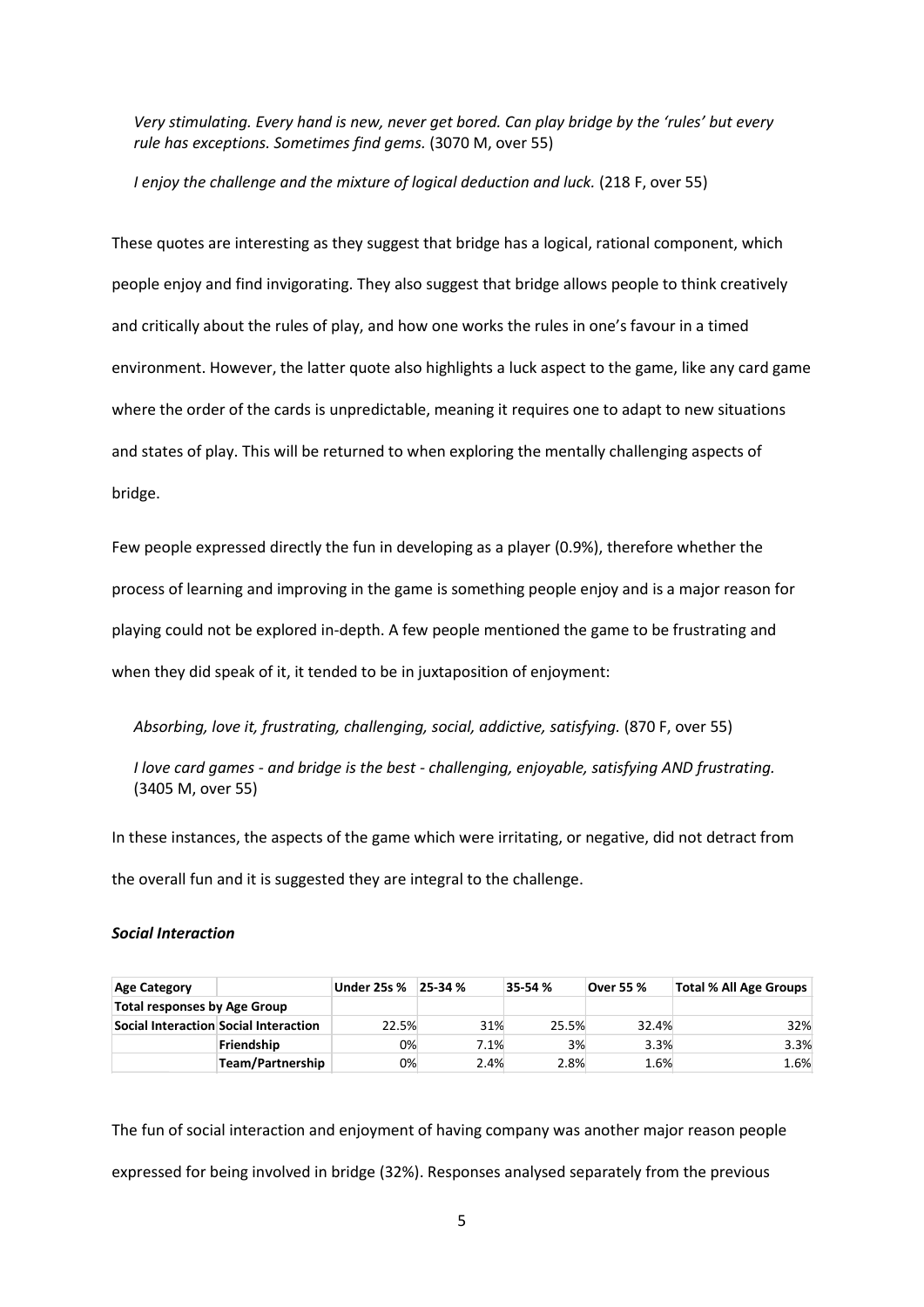enjoyment theme range from social interaction and meeting new people, to friends and a sense of belonging. With hindsight, an additional theme of community would have been beneficial as a separate code to capture the expressions of appreciation for the socially welcoming atmosphere people felt when playing bridge<sup>2</sup>:

*It is fun, sociable and interesting. The people at the various clubs I go to are very welcoming and there is always room for improvement.* (3 F, under 25)

*I have always liked competitive strategy games. I am still learning the game and want to see how good I can get. There is also a real bridge community with some genuine polymaths to socialise with that is highly intellectually stimulating*. (177 M, 35-54)

*For the stimulation and interaction as well as a form of meeting people. As having recently returned from abroad after many, many years it got me back into the community*. (1698 F, over 55)

These quotes suggest that for all ages, bridge can take place in a welcoming and enjoyable

environment. What they convey is that bridge is a game that is good for enabling people to engage

in social interaction. The data also suggested the importance of social interaction was more

important to women (37.2%) than men (26.8%), although it is not clear why this might be the case.

In the case of the latter quote it is implied bridge is a good game to help form connections with

people when travelling to new places as demonstrated by the combined percentage of the themes

*getting out* and *going places* (2.7%). This is mentioned as it was a theme picked up by some other

players:

**.** 

*I learned as a way to get to know new people when I moved city. I am now in charge of bridge at the school I teach in and am picking up my interest again after several years away from the game*. (29 M, 25-34)

*Social activity. New to city, to meet people*. (185 M, 35-54)

Although not mentioned by a large number of people, it emphasises that people identified a community around bridge which was welcoming and supportive. It is also suggested that once involved in the community other doors may open – for example forming clubs can develop one's

 $<sup>2</sup>$  Many expressions of the enjoyment of social interaction implied the interaction was taking place in a club.</sup> This was presumed unless stated otherwise by someone e.g. through playing with family at home, or online.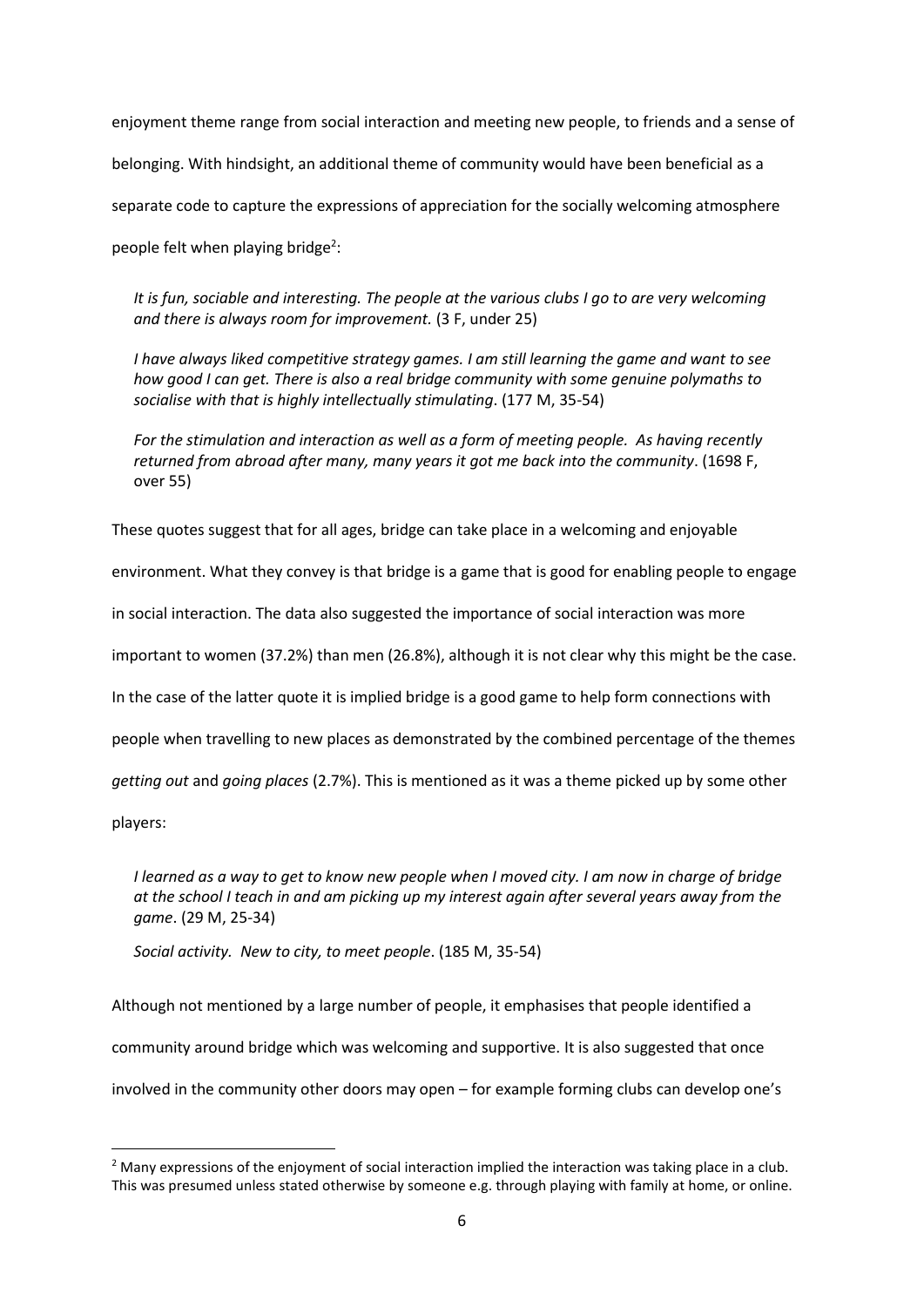organisational skills outside of playing bridge, and improve one's communication skills and social

networks. Bridge players being part of a community was stressed in other ways, such as support

when grieving for a loved one:

*My husband died six years ago. A girlfriend suggested bridge. It's amazing! The mental disciplines help me cope with the tsunami of emotion that rolls but never breaks.* (1294 F, over 55)

*For enjoyment and social side. After husband death the members rallied around and got me out of the house to take up a social life again.* (1955 F, over 55)

*After my wife died when I was 50, my in-laws taught me bridge and it created a social life I did not have.* (5489 F, over 55)

*Since being widowed it gives me greater opportunities to socialise as well as being enjoyable.* (3367 M, over 55)

Therefore, social interaction encompassed several aspects: meeting new people, supportive

community networks, and a place to foster valuable connections. It also raises interesting questions

for whether relationships formed in bridge club settings foster relationships out with bridge clubs.

Additionally, it is implied that bridge may be a good activity to help those while they are grieving

through fostering social interaction and a friendly atmosphere, through a mentally stimulating and

enjoyable game.

### *Friendship and Partnerships*

Friendship was another area people cited in their reasons for playing bridge (3.3%). Though not as large as social interaction, there was an indication that the friends people had made in playing bridge was a motivation for going to bridge clubs:

*Socialise and catch-up with friends doing an activity we both enjoy*. (26 M, 25-34)

*Great blend of skill, luck & social. I have a group of friends that I've taught to play & it's one of the ways we keep in touch.* (180 M, 35-54)

*Aid my concentration and improve my memory. To meet new friends and enlarge my social group*. (728 F, over 55)

As well as forming new social networks, bridge is implied as a means to strengthen and maintain existing ones. It also highlights the companionship and bonds a shared hobby can enable people to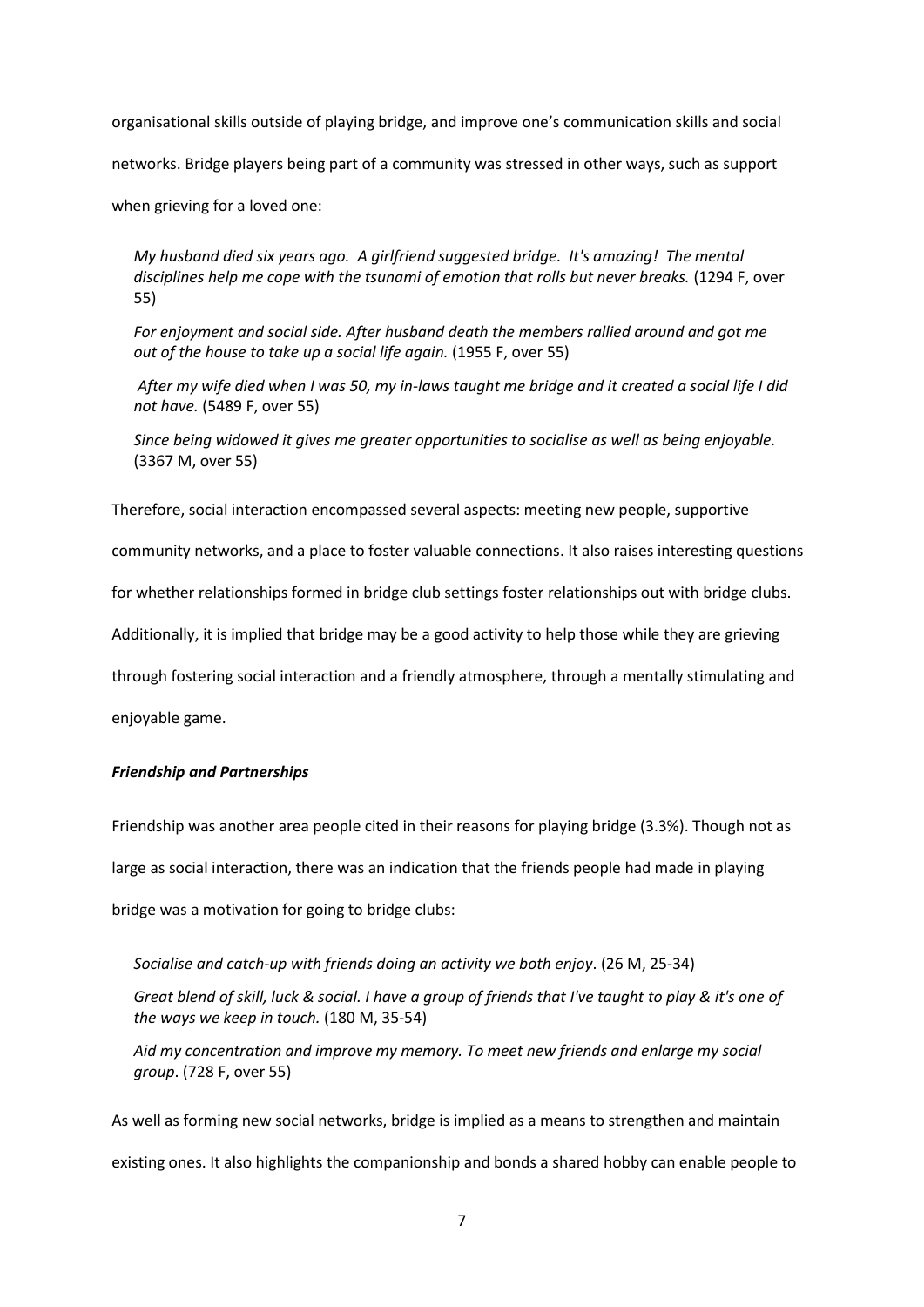have. It can be suggested that bridge creates opportunities for social relationships which people value, and that these relationships can potentially offer support and belonging.

Some people highlighted their preference of bridge over other games because of the social aspects it entails, particularly given that it is always a partnership game and sometimes a team game:

*It's relaxing and demanding. It's more sociable than chess because you have to form a partnership*. (4840 M, over 55)

*Compared to chess (which I learned when younger) it is more sociable and less soul-destroying / complicated.* (5159 M, over 55)

Partnerships and teams were mostly referenced by the men over 55 (2.2%), indicating the relational aspects of the game. Why partnerships over friendships was mentioned is not certain, neither is whether bridge partners would be described as friends.

*I enjoy the challenge. Also, I enjoy being part of a team/ partnership.* (3739 M, over 55)

This quote indicates that there is a sense of belonging in relation to being on a bridge team or having

a partnership and being part of a group within a mind sport. These quotes suggest

partnerships/teams can promote a sense of belonging:

*To challenge myself, for partnership and team achievement, and to achieve the highest standard of which I am capable.* (5002 M, over 55)

*Each hand a new challenge enjoy getting partnerships to work.* (5186 M, over 55) *Not for social. Mental exercise - as a partnership.* (3709 M, over 55)

In these cases, partnerships offer a strategic purpose for self-improvement or to perform better at playing the game within a partnership. This makes their relation to friendship less clear. Despite this, some people mentioned having a spouse as their bridge partner, and in these examples playing bridge was a way to spend time together as a couple:

*My wife and I wanted something to do together once a week when we had a regular babysitter. As we both played other card games and were logically minded (maths grads) we took up bridge*. (4485 M, over 55)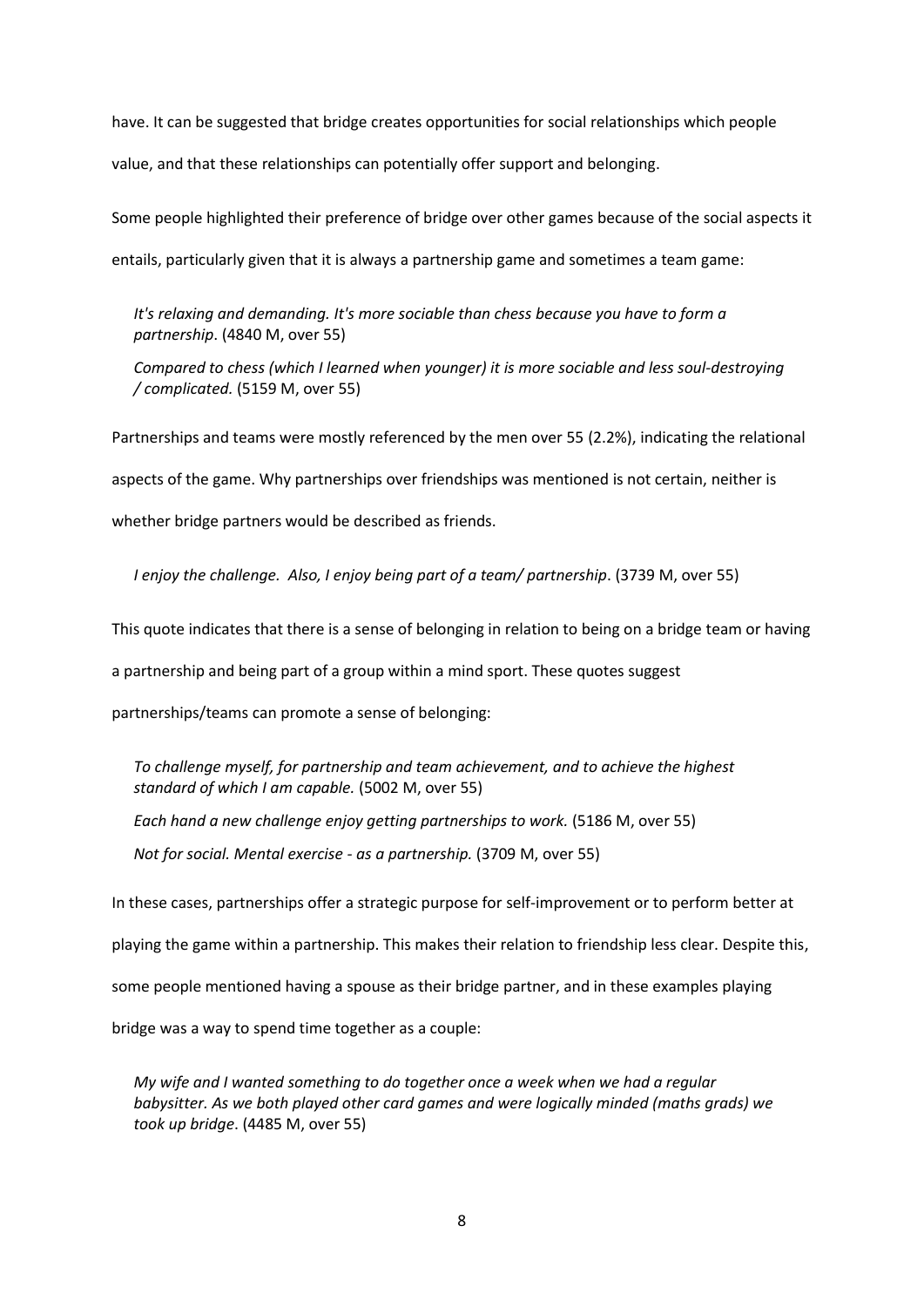This indicates partnerships were not only viewed as a way to maximise one's own game development, but could also be social relationships between spouses. Whilst the intricacies and dynamics of partnerships could not be explored from the survey data, there were indications that bridge could foster a sense of belonging to a wider community. Bridge partnerships do indicate that bridge offers a wide array of social interactions from friendships to in-game partnerships, which increases people's social interaction, communication with others, and fosters different types of social engagement.

Only the responses which explicitly referred to friends were grouped under the theme of friendship. This was due to concerns that the social bonds people expressed as enjoying while playing bridge would be overstated. However, overall the data suggests that bridge offers a supportive community in many different ways. Whether the relationships involve friends or acquaintances, what is most important to respondents is the act of getting out and meeting people, interacting and having fun playing a game that enables one to use and challenge their brain.

#### *Bridge and Community*

| Age Category                 |                     | Under 25s % | 25-34 % | 35-54% | <b>Over 55 %</b> | Total % All Age Groups |
|------------------------------|---------------------|-------------|---------|--------|------------------|------------------------|
| Total responses by Age Group |                     |             |         |        |                  |                        |
| <b>Places</b>                | Getting Out         | 0%          | 0%      | 0.6%   | 2.3%             | 2.2%                   |
|                              | <b>Going Places</b> | 2.5%        | 2.4%    | 0.6%   | 0.4%             | $0.5\%$                |

A smaller theme, but one that was still present throughout the analysis, was that playing bridge enabled people to get out of the house. This was mostly prevalent in the over 55s (2.3% of over 55s), with only a few from the second biggest age category 35-54 mentioning getting out of the house (0.6% of 34-54s). Whether this is due to age or sample size disparities would need further study, however it implies social bridge communities are an important resource for older people to use in the community:

*It is sociable, gets me out of the house and keeps my brain active.* (83 F, 35-55) *Initially to get out of the house.* (152 F, over 55)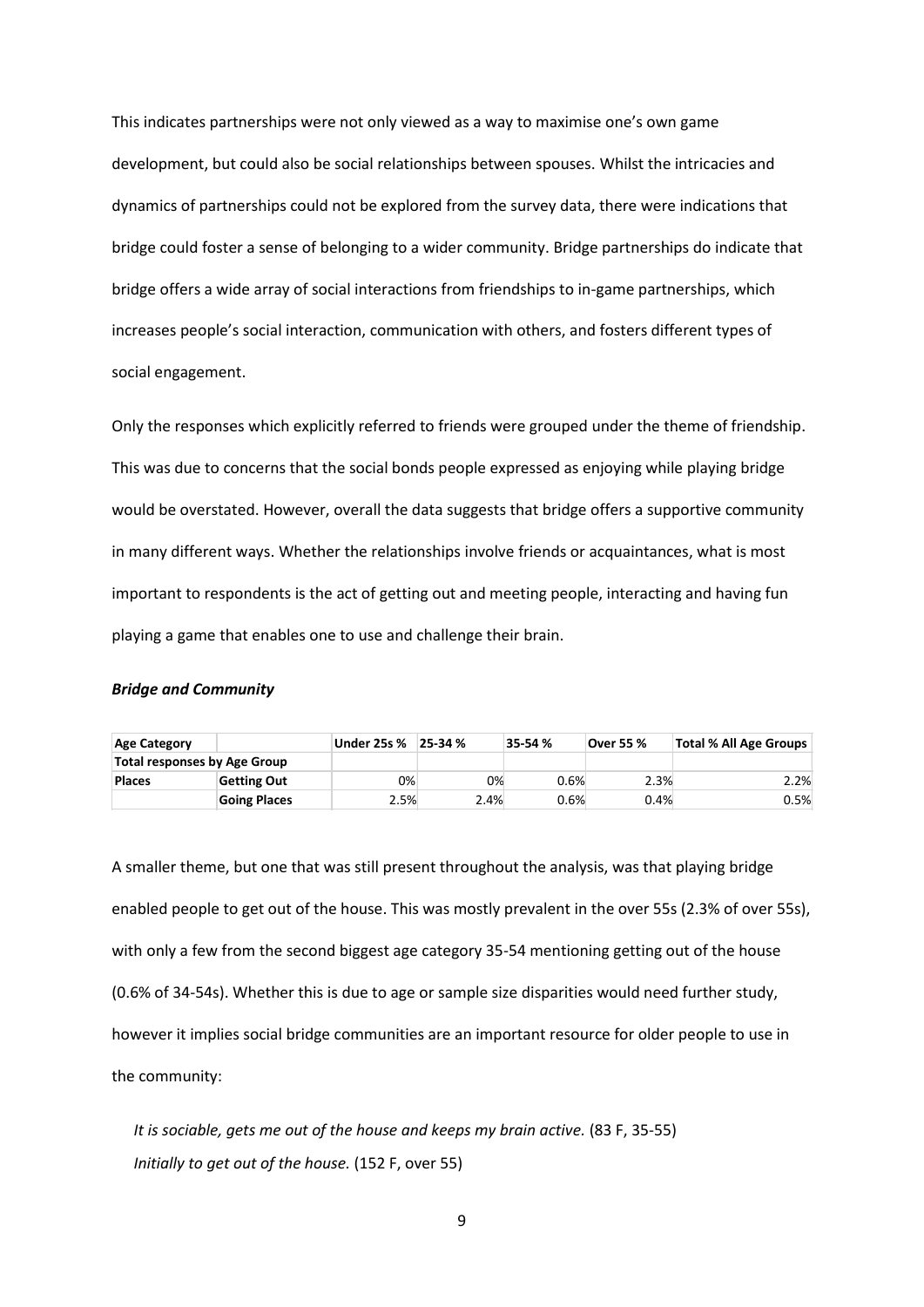*I am good at the game. It fascinates me. I like doing something I can win at. It gets me out of the house and with people. It gives me focus. I get positive feedback. When things go well I feel good*. (4574 M, over 55)

These quotes suggest that bridge and bridge clubs enable people to engage in social interaction that people find meaningful, e.g. the game is fun to play and is linked to valued social relations and friendships. The last quote indicates how many of the themes within this analysis intersected, emphasising that bridge fosters connection and a sense of community. A small section of people mentioned being good at the game, and playing because they felt they were good (1.2%). The last quote implies that feeling as though one is good at the game, coupled with a supportive environment, and an interest in the game, can boost people's self-confidence. This was stark within the over 55s (1.8%) who highlighted bridge was a hobby played in illness, and/or older age, as it facilitated competition, social interaction and something which was accessible when people's physical health declined:

*The challenge of it, meeting up with friends, testing my memory!* (319 F, over 55)

*I enjoy the game. It is good mental exercise and meet up with friends*. (5493 M, over 55)

Such quotes suggest that getting out has a strong link to social interaction and lessens the possibility of social isolation. One player revealed that bridge could also be a reprieve from caring:

*I love the challenge of constantly trying to improve my skills and up my game. I began whilst caring for my husband who had dementia for many years. It gave me a lifeline and opened up a whole new range of possibilities and kept me afloat through the darkest days. Walking into the club, greeting friends, chatting, then being totally absorbed by the bidding and playing of each hand is a wonderful way to spend a happy and sociable evening with the huge bonus of enhancing brain power.* (2406 F, over 55)

In relation to older age, sickness, and care, bridge may offer a reprieve from potentially stressful caring relationships, enabling social interaction and a relaxing environment with mental challenges. This could mediate some of the social isolation which can occur when people provide family care. Overall the data shows that some people play bridge to get out of the house more often, in turn leading to people becoming part of a community.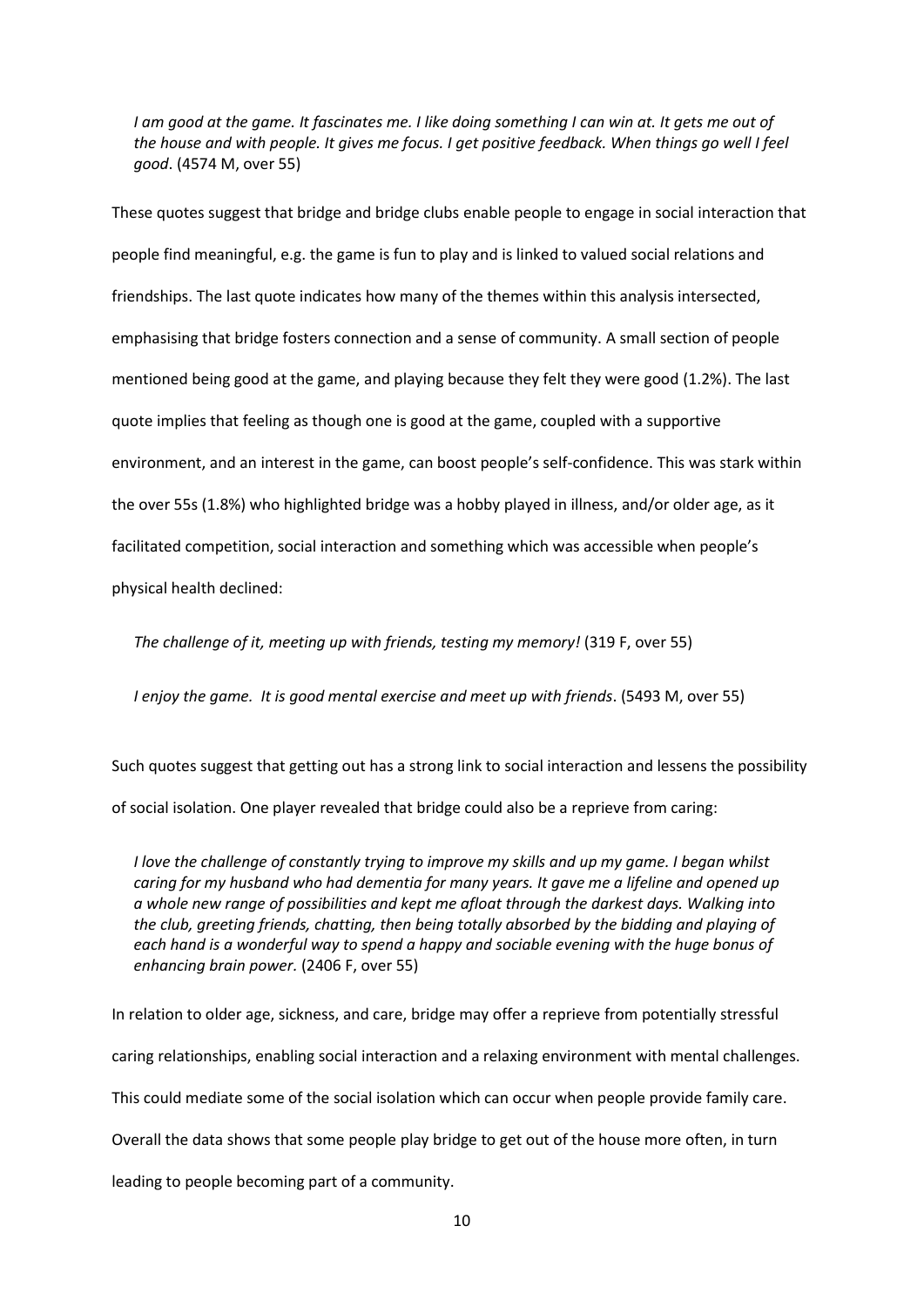#### *Mental challenge*

| <b>Age Category</b>                 |                            | Under 25s % 25-34 % |       | 35-54% | <b>Over 55 %</b> | Total % All Age Groups |
|-------------------------------------|----------------------------|---------------------|-------|--------|------------------|------------------------|
| <b>Total responses by Age Group</b> |                            |                     |       |        |                  |                        |
| Challenge                           | <b>Skill Progression</b>   | 5%                  | 14.3% | 3.9%   | 2.4%             | 2.6%                   |
|                                     | <b>Problem Solving</b>     | 12.5%               | 11.9% | 5.5%   | 5.4%             | 5.5%                   |
|                                     | <b>Competition</b>         | 10%                 | 9.5%  | 16.6%  | 12.3%            | 12.6%                  |
|                                     | <b>Mental Stimulation</b>  | 35%                 | 33.3% | 47.1%  | 36.9%            | 37.5%                  |
|                                     | <b>Memory Stimulation</b>  | 0%                  | 0%    | 0%     | 1%               | 1%                     |
|                                     | <b>Learning New Things</b> | 0%                  | 0%    | 0%     | 2.4%             | 2.3%                   |
| <b>Success</b>                      | <b>Good At</b>             | 2.5%                | 0%    | 1.4%   | 1.2%             | 1.2%                   |
|                                     | <b>Winning</b>             | 0%                  | 0%    | 3.3%   | 1.7%             | 1.8%                   |
|                                     | Rewarding                  | 5%                  | 0%    | 1.9%   | 1.9%             | 1.9%                   |
|                                     | <b>Achievement</b>         | 0%                  | 0%    | 0.3%   | 0.3%             | 0.3%                   |

Throughout all the age categories, the theme that bridge was a form of mental exercise was expressed widely (37.5%). People tended to relate this to bridge being the equivalent of a mental workout:

*Fun, exercises mind.* (30 M, under 25)

*Because I enjoy the competition, the mental exercise and the social interaction.* (78 F 35-54) *I enjoy the mental gymnastics*. (4324 M, over 55)

The mental challenge bridge presents was strongly indicated by the players. While this could generically refer to a challenge, there was another theme where bridge was frequently referred to as mental exercise. People spoke of bridge in terms of work outs, gymnastics, and exercise carried out mentally. This was interesting as bridge was then implied to be played as a mental sport, which was usually one part of a reason for playing. In other words, some people said they enjoyed how bridge challenged their brain and thinking, others felt it to be a productive 'worthwhile' pastime which was better than watching television:

*To meet people. To stimulate the brain. Anything is better than the rubbish on TV.* (1927 F, over 55)

*One can always improve at bridge. The mental challenge, judgement, assessment, interpretation, desire to win, meet people, worthwhile activity*. (3574 M, over 55) *Love the thought process, the social aspect and time away from the TV.* (4488 M, over 55)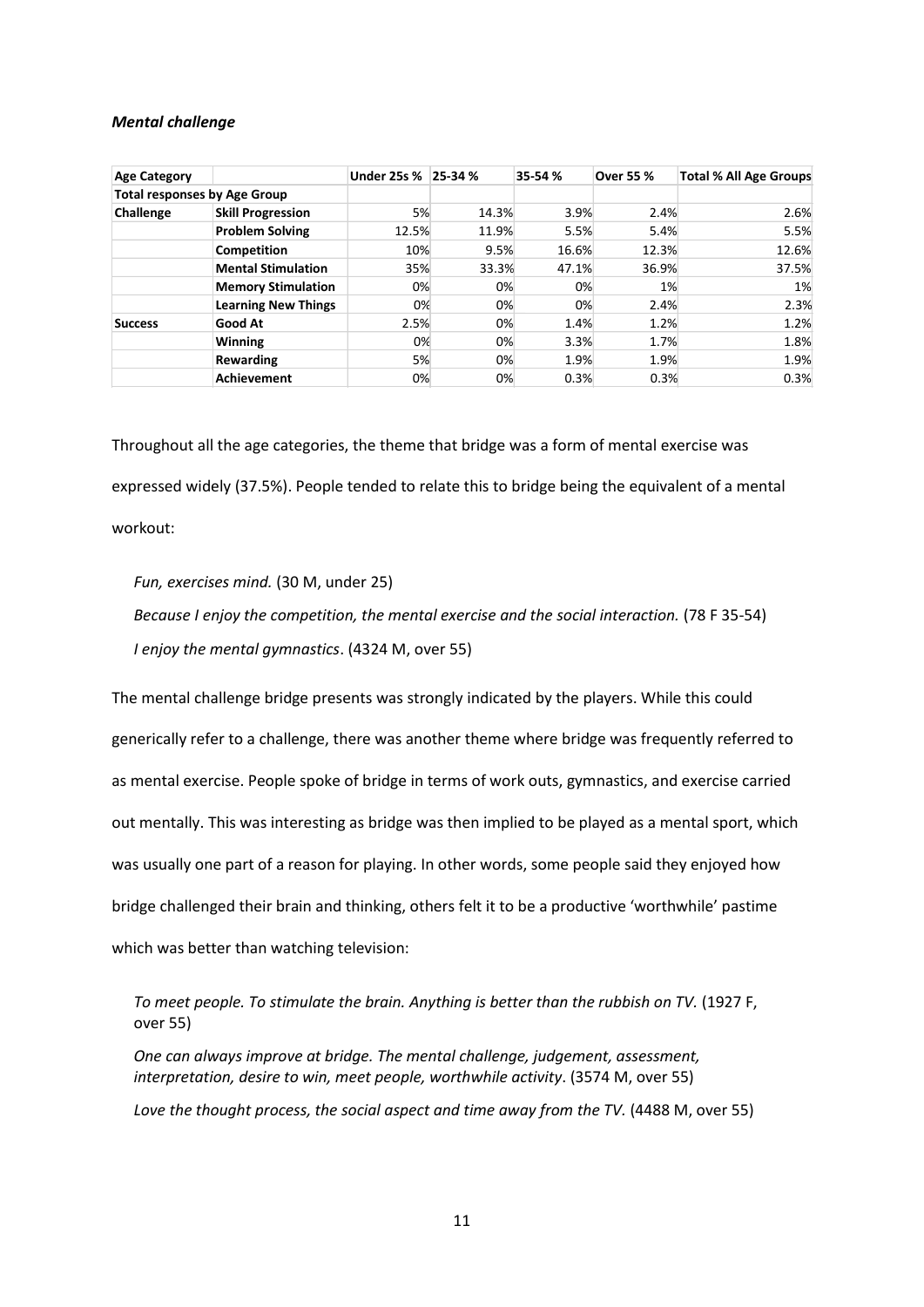The brain is suggested to be something which should be challenged, engaged, and developed. It is implied through this survey that television is not a way to engage the brain or foster social interaction. By comparison, playing bridge was considered to be a productive use of time. This was particularly emphasised when the quotes were placed in a context of older age with mentions of activities to play in retirement. Bridge was also often referred to as a sport.

Bridge, as a sport, was mentioned as people from all age groups expressed competitiveness as a reason for playing (12.6%). Men spoke more about competition than women (men: 15.5%, women: 9.5%) as a whole. However, the reasons for playing due to being competitive or enjoying the competition of the game were the same for men and women:

*It is a competitive, challenging game of skill.* (12 M, under 25) *Because I'm competitive.* (39 M, 25-34) *Friendly competition. An enjoyable evening's entertainment*. (1980 F, over 55)

It was suggested that this competition was inherent in the game, but also because people themselves identified as being competitive. It is less clear whether this competitiveness impacted people's experiences of enjoying bridge; hostile competitiveness was not spoken about:

*It's an interesting game, challenging, I like to improve when I learn something. I'm quite competitive, though I am a good loser.* (1176 F, over 55)

*I enjoy the challenge and the camaraderie shared at our local bridge clubs*. (2673 F, over 55)

These quotes suggest that competitiveness in itself does not detract from the friendly atmosphere within bridge clubs. People also professed to playing as it was something they felt they were good at (1.2%), with a slightly higher proportion of people saying they liked to win (1.8%). This implies that people play because they like to win and winning feels good. Again, however, the dominance of competition as being friendly suggests playing to win is not a single-minded determination. Winning and losing takes place in social contexts within competition that is friendly:

*To win.* (68 F, 35-54)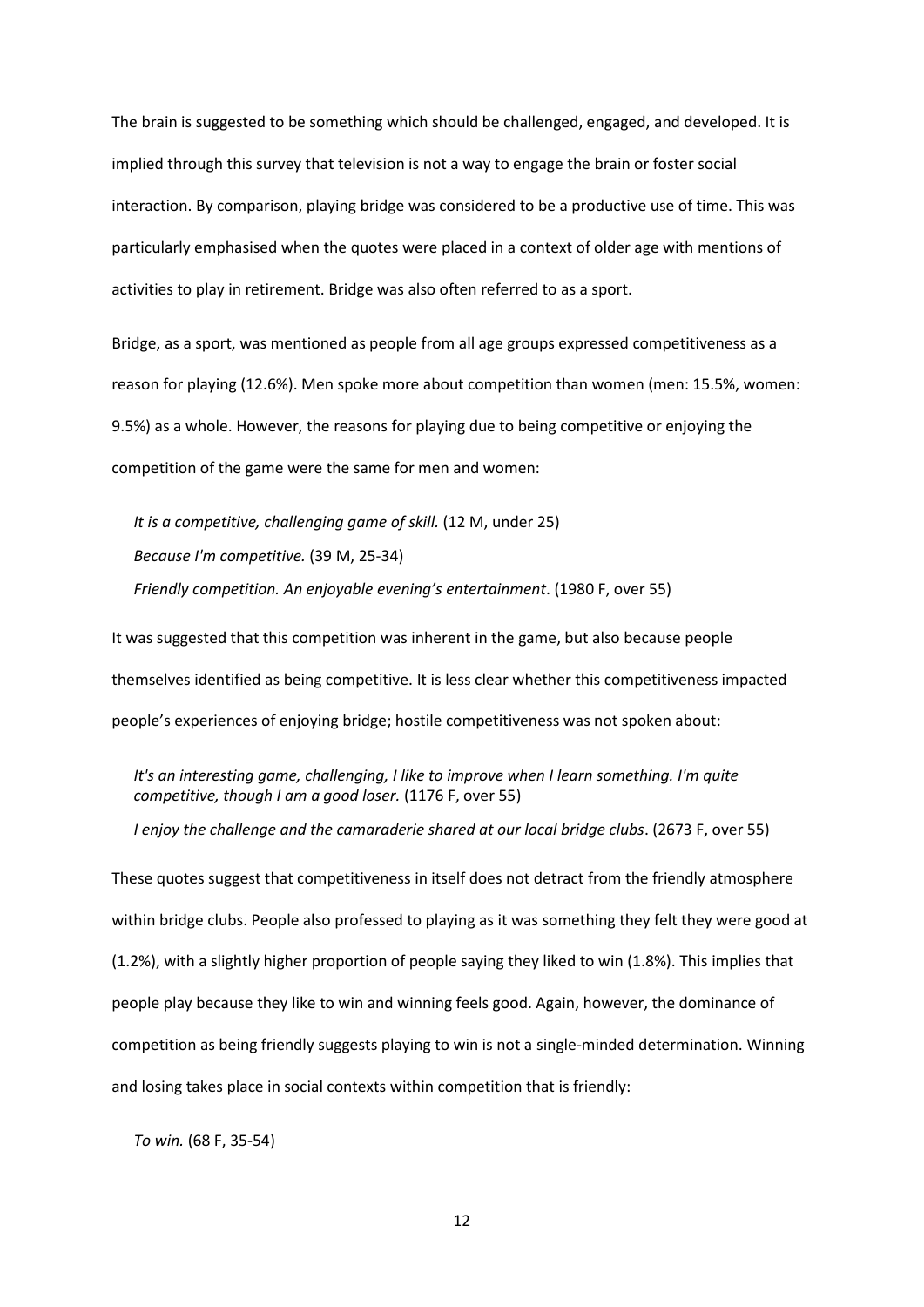*Brain feel active – socialise with meaning – confidence building – achievement in winning without being aggressive towards others – developing partnership.* (315 F, over 55)

*To win.* (3196 M, over 55)

*I like the intellectual and mathematical challenge. I like the social side of the game. I love winning.* (4060 M, over 55)

While some responses of winning had little context, when they were contextualised, winning tended

to occur within social relations linked to the enjoyment of social aspects of the game. Winning as an

achievement (0.3%) – again a smaller theme – could be important in boosting self-confidence and

spirits – as will be expanded on in the next section.

### *Bridge as a hobby and as a leisure activity in older age/illness*

| Age Category                 |                                   | <b>Under 25s %</b> | 25-34% | 35-54% | Over 55 % | <b>Total % All Age Groups</b> |
|------------------------------|-----------------------------------|--------------------|--------|--------|-----------|-------------------------------|
| Total responses by Age Group |                                   |                    |        |        |           |                               |
| Hobby                        | Hobby (general)                   | 7.5%               | $.1\%$ | 2.2%   | 2.3%      | 2.4%                          |
|                              | <b>Hobby in Older Age/Illness</b> | 0%                 | 0%     | 0%     | 8%        | 1.6%                          |

Bridge as a hobby was mentioned by participants of all ages. It was seen as something to do, or as

something to pass the time:

*Something to do.* (11 F, under 25)

*Social life, hobby*. (4 F, 25-34)

*Bridge is a hobby, a challenge, way to prove myself, always gives you something new. But also a society where I met most of my friends*. (220 M, 35-54)

Unsurprisingly, bridge as a hobby again stresses the intellectual nature of the game, and of bridge

as a purposeful activity. Bridge as a hobby in older age and/or illness was overwhelmingly

restricted to the over 55 category (1.8% of over 55s, 1.6% in the context of the whole sample),

and some saw it as an investment for later life:

*I enjoy learning something new. I am still having lessons. I hope it will keep my mind active as I get older*. (69 F, 35-54)

*Investment in my old age.* (1353 M, over 55)

*To be able to stay socially active when I am old and to keep the little grey cells in trim*. (4951 M, over 55)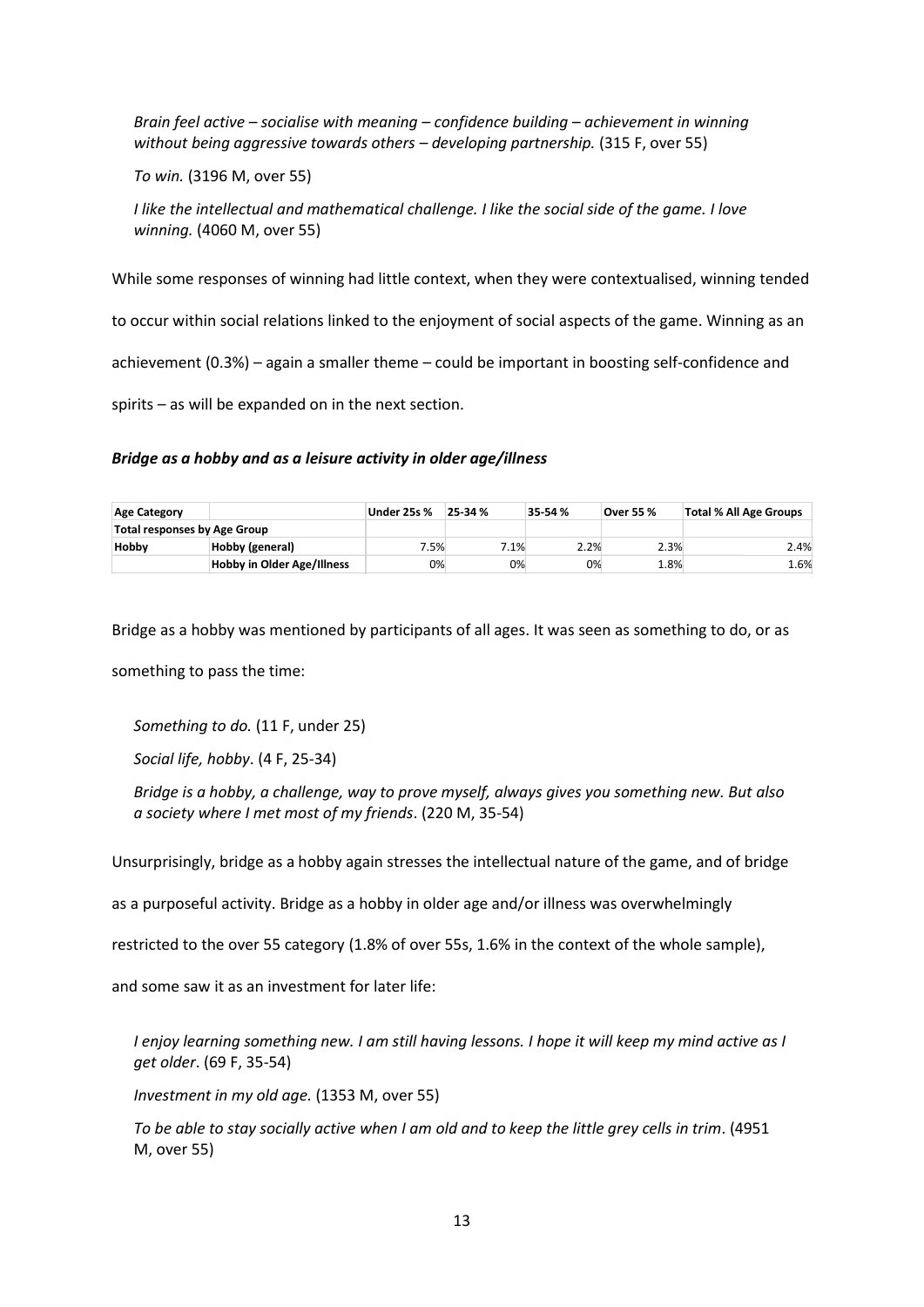This returns to the notion that bridge is a way to exercise the mind, a form of sport and a healthy mental exercise. While keeping the mind active in the first quote above is implied to mean how someone engages their brain and logical reasoning, the second quote refers to bridge as an important means to remain socially active. This creates various perspectives on health as an engagement and the continued use of mental reasoning abilities; with social activity and communication with others as an important reason for playing bridge in older age. It returns to the idea of bridge and bridge clubs fostering a collective sense of wellbeing and belonging through socialising and forming relationships, engaging one's brain, and having fun.

Achievement was also found to be more prevalent in men rather than women as a reason for playing bridge (0.5% of men compared to 0.1% of women). Why this might be the case is beyond the scope of this dataset. Yet what this implies is that winning at bridge games can boost one's confidence possibly in relation to one's reasoning skills given that participants (37.5%) play and value the game for its mentally challenging aspects. Reasoning abilities, socialising, and getting out of the house were perceived as important parts of a leisure activity in older age when physical abilities were likely to decline, or in cases where physical abilities to compete in active sports had declined. Additionally, it was suggested in cases of illness and disability that bridge offered an inclusive, accessible mind sport for people to play:

*It is fun, and provided I can get there, no disadvantage to being disabled.* (5578 M, over 55) *Cheap, accessible (husband, sometimes partner) uses a wheelchair so it is an activity we can do together.* (431 F, over 55)

*I enjoyed all sports and when I was disabled I had to take on something to fill in and I got hooked into bridge.* (2297 F, over 55)

Again, this was a small subset within the overall sample. However, it is suggested that bridge can be a fun pastime for people who are no longer able to take part in physically demanding sports. As in the last quotation, games like bridge could be a good replacement to take up if strenuous physical activity is no longer a viable option for someone through illness or disability. It may enable a

14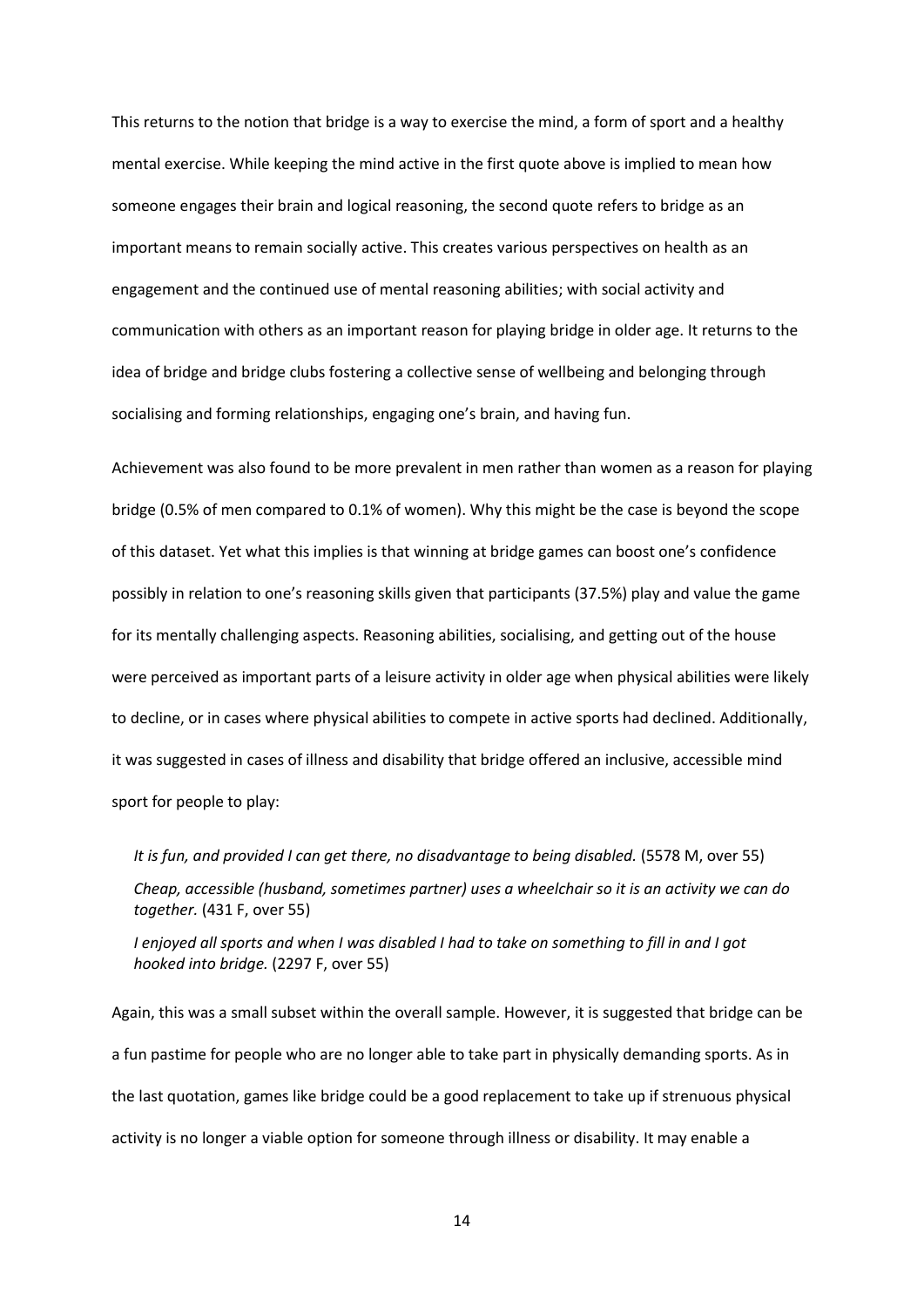supportive, accessible, and social environment, combined with a sense of achievement. This can also

apply in older age if someone feels they cannot engage in sports like they used to:

*I like it and I need a hobby which I will be able to do into old age when I can no longer bowl.*  (1457 F, over 55)

*Goes with golf! 93-year-old mother still plays, and it has kept her involved.* (654 F, over 55)

This further suggests bridge can aid friendship and social interaction in older age, and that it is an investment in the future where current physical levels of activity may not be viable.

#### *Bridge and Dementia*

| Age Category                 |                           | Under 25s % 25-34 % |    | 35-54% | <b>Over 55 %</b> | Total % All Age Groups |
|------------------------------|---------------------------|---------------------|----|--------|------------------|------------------------|
| Total responses by Age Group |                           |                     |    |        |                  |                        |
| <b>Challenge</b>             | <b>Memory Stimulation</b> | 0%                  | 0% | 0%     | 1%               | 1%                     |

Family was mentioned by a small portion of the sample who explicitly stated that they play bridge to improve their memory (1%), or to try and mitigate the onset of dementia where there is a family history. Several of the participants (1.8%) mentioned family members playing as a reason to take up bridge:

*My dad got me into it*. (1 F, under 25)

*Quality time with my mother*! (18 F, 35-54)

*Because my wife's family played and I felt left out.* (3761 M, over 55)

A minority of players who played since childhood (0.4%), specifically referred to having been taught

bridge by family members (0.1%). Thus, for some players, a spouse or parent playing bridge may

have determined the likelihood of their playing, but this was not always the case:

*Enjoy, stimulating, wife likes me out of the house 2 nights per week so she can watch her rubbishy TV in peace!* (3896 M, over 55)

While only a few of the few quotes stated a lack of family involvement, involvement of one family member in bridge does not necessarily mean others will take it up as an interest. However, given the response to a different question in the survey, it is likely that playing bridge creates a stronger bond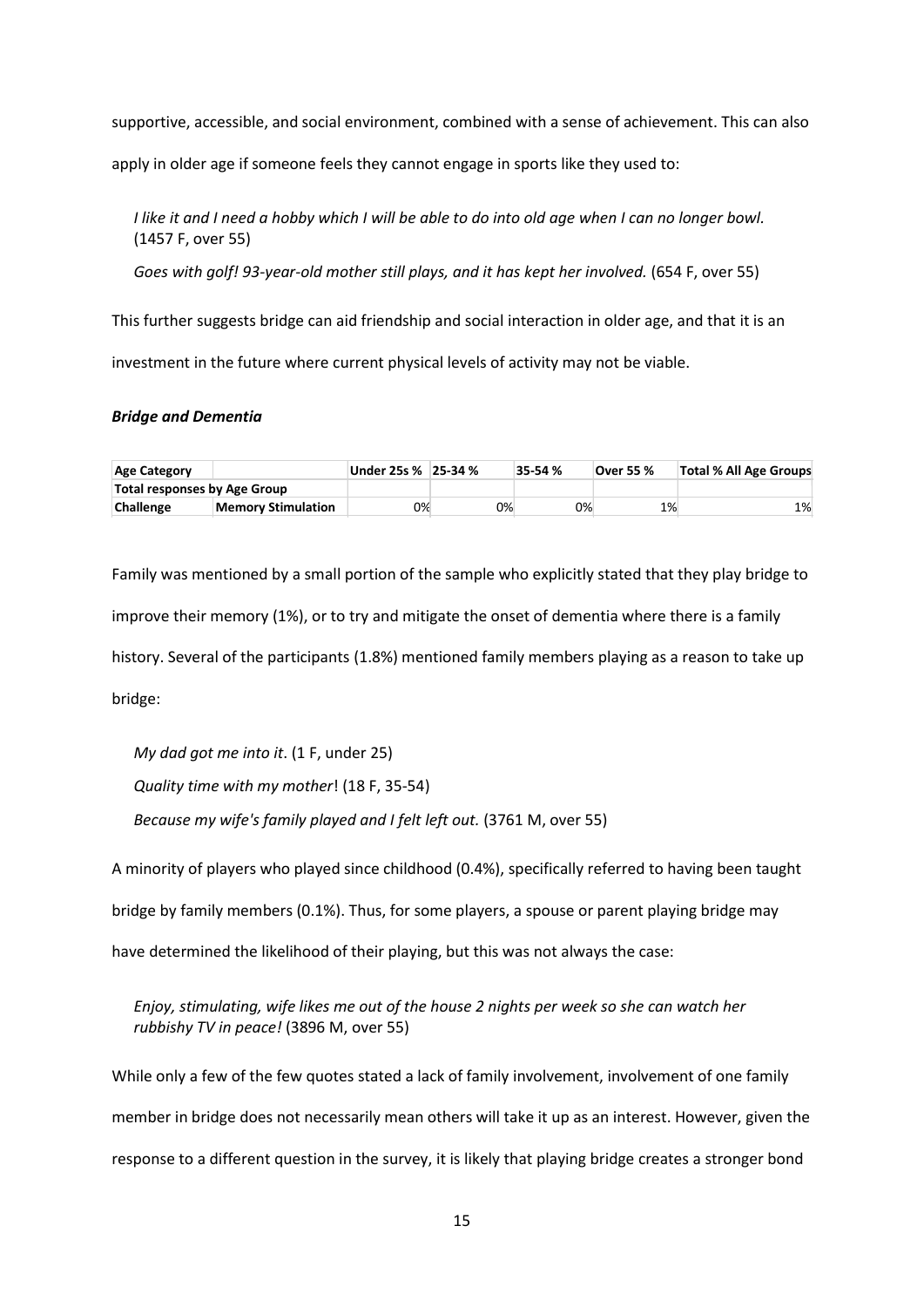between family members through having a shared activity and that one is more influenced to play

bridge if those around them are involved in the game (see McDonnel et al.).

Two of the main reasons for playing bridge - social interaction, and a mentally stimulating game - are

also suggested as factors to decrease an early onset of dementia. People expressed this within the

responses:

*I feel it energises my brain - there is a lot of Alzheimer's in my dad's side of the family so I hope it helps protect against that! I really enjoy it too - good social activity and ever interesting*! (240 F, over 55)

*I enjoy the challenge and mental exercise. I also took it up because there is a history of early onset dementia in my family*. (1403 F, over 55)

*Because i) I enjoy it, and ii) I believe (& hope) it may guard against Alzheimer's*! (4382 M, over 55)

This suggests that bridge is good for keeping the brain active and preventing cognitive decline which is advised as a dementia risk factor (see Ashworth et al. 2016). Whilst it is not scientifically known

whether playing bridge can reduce the risk of dementia, the belief that bridge may at least delay the

onset was raised:

*Because my mother had dementia and I consider that the onset of this was delayed because she played bridge*. (1972 F, over 55)

Key themes emerging from the survey data: social interaction, friendships, increasing cognitive functioning, and getting out of the house are thus likely to be beneficial for healthy ageing. Dementia risk factors include social isolation, cognitive decline, and a lack of physical exercise (Ashworth et al. 2016). The perceived social and cognitive advantages that playing bridge has for improving wellbeing have been identified in this survey as positive reasons for participating in this mind sport.

### *Additional Themes*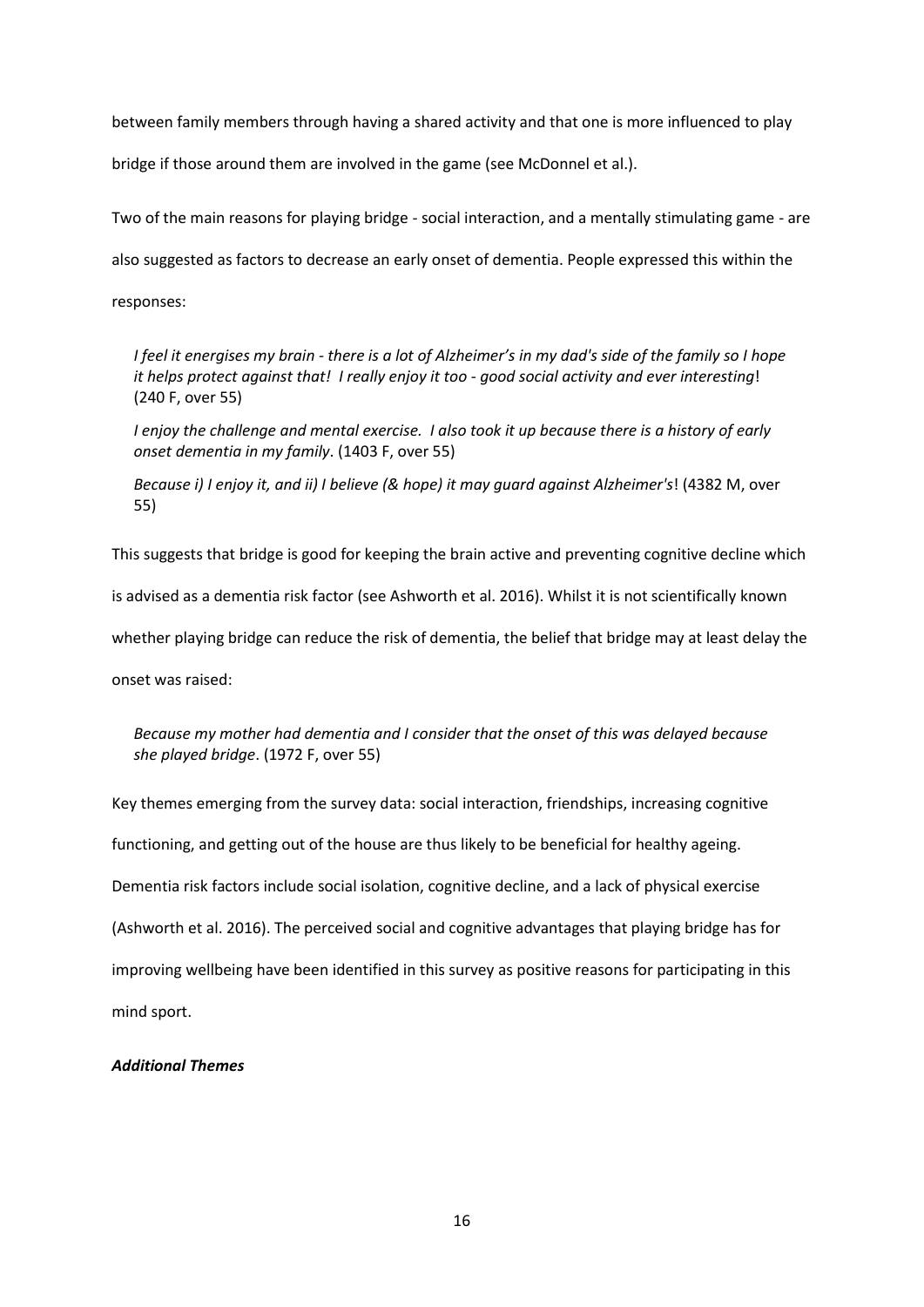| <b>Age Category</b>                 |                             | Under 25s % 25-34 % |      | 35-54% | <b>Over 55 %</b> | <b>Total % All Age Groups</b> |
|-------------------------------------|-----------------------------|---------------------|------|--------|------------------|-------------------------------|
| <b>Total responses by Age Group</b> |                             |                     |      |        |                  |                               |
| <b>Unique</b>                       | <b>Bridge standing out</b>  | 0%                  | 0%   | 0%     | 1.9%             | 1.8%                          |
| Cheap                               | <b>Playing Expenses</b>     | 0%                  | 0%   | 0.8%   | 0.8%             | 0.8%                          |
| Hobby                               | <b>Career</b>               | 5%                  | 0%   | 2.5%   | 0.2%             | 0.4%                          |
| Family                              | <b>Childhood</b>            | 0%                  | 0%   | 0.3%   | 0.4%             | 0.4%                          |
|                                     | <b>Family Taught</b>        | 0%                  | 0%   | 0.3%   | 0.1%             | 0.1%                          |
| <b>Distraction</b>                  | Relaxing                    | 0%                  | 2.4% | 0%     | 0.7%             | 0.7%                          |
|                                     | Distraction (switch off)    | 0%                  | 0%   | 0.3%   | 0.2%             | 0.2%                          |
|                                     | <b>Distraction (Escape)</b> | 5%                  | 4.8% | 0.8%   | 0.8%             | 0.8%                          |

There were other themes within the data which were briefly mentioned. Very few people indicated they had a career in bridge as a reason for playing, and careers were not expanded upon within the answers (0.4%). This is unsurprising as bridge professionals are a small minority of those that play. A few people (1.8%) highlighted that they played bridge as it was a unique game, and found it incomparable to others:

*Best card game in the world* (57 F, over 55).

*Hard to explain! Probably because of its infinite variety and succession of unique challenges.* (5587 M, over 55)

*You have a unique set of problems to overcome and then about 7 minutes later you have another unique set of problems to consider*. (4468 M, over 55)

Bridge was seen by a few as being a more challenging and distinct game from other games played.

This was linked to the mental challenges it offers and suggests these are valued aspects of the game as a whole, with the idea of overcoming the problems possibly indicating the game invoking a sense of triumph and achievement, while keeping people on their toes. People also mentioned (0.8%) bridge is appealing as an inexpensive hobby to take up, and that it can be relaxing (0.7%) and offer a distraction either as an escape from the worries of life (0.8%) or as a means to switch off (0.2%). Presumably a distraction to switch off (0.2%) was smaller than that of an escape (0.8%) given the overwhelming response that bridge is mentally engaging and challenging (37.5%).

### *Conclusion*

This report is based on a survey given to over 7000 respondents largely within the UK, and presents the results of the analysis of 6373 of the responses to the question '*Why do you play bridge?*' The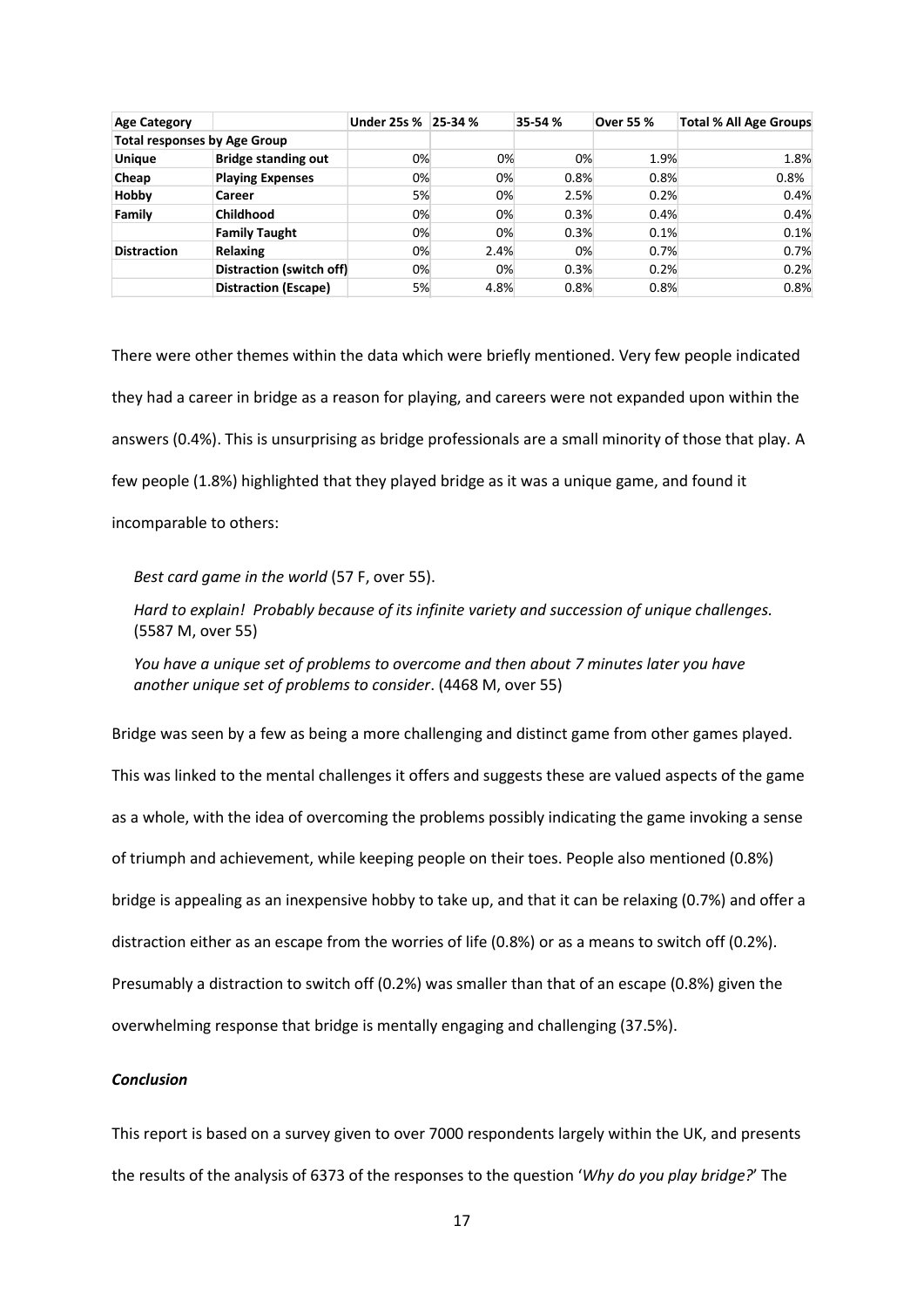above discussion has revealed the most salient points emerging from the analysis of the results. Overall it was found that people play bridge because they enjoy it – either it is fun, or they enjoy the challenges the competitive game presents, and that it provides a sociable and friendly atmosphere.

Players conveyed the social interaction they get from playing bridge as a key reason for playing, meeting people and having bridge friends as valued relationships in their lives. The social aspects of the game are enjoyed alongside the challenges it brings. Where challenges were not expressed explicitly as enjoyable, they were seen as a reason for playing in itself. Therefore, the challenging aspects of bridge make it a leisure activity people like to commit time to. Additionally, it is an accessible hobby with others choosing to do it in older age, and/or as a result of disability.

Lastly, all of these factors combined, and the age demographic of most of the respondents, requires a mention of bridge and dementia. Two of the three main themes found in this research are recommended activities to try and mitigate the onset of dementia: social interaction and getting out of the house, and engaging in mentally stimulating activities. Club bridge fulfils two of these requirements through being a socially and mentally challenging game, while also enabling people to get out of the house for a few hours. This was then found to foster social networks and a sense of community. In answer to the question of why people play bridge, these results suggest people play bridge as it is enjoyable, mentally challenging and engaging, and helps expand people's social networks and can lessen isolation.

Recommendations for future research could include an exploration of the social networks people form when playing bridge, whether these networks exist outside of bridge clubs, and whether bridge fosters a sense of belonging to a local community out with bridge. Additionally, research could focus on the perceived health and wellbeing benefits people feel they gain from playing bridge, and people's experiences of playing bridge with dementia and other ongoing health conditions. It could also be of interest to explore to what extent a sense of accomplishment, and the positive boost of winning along with social relationships and interaction which bridge has been implied to offer,

18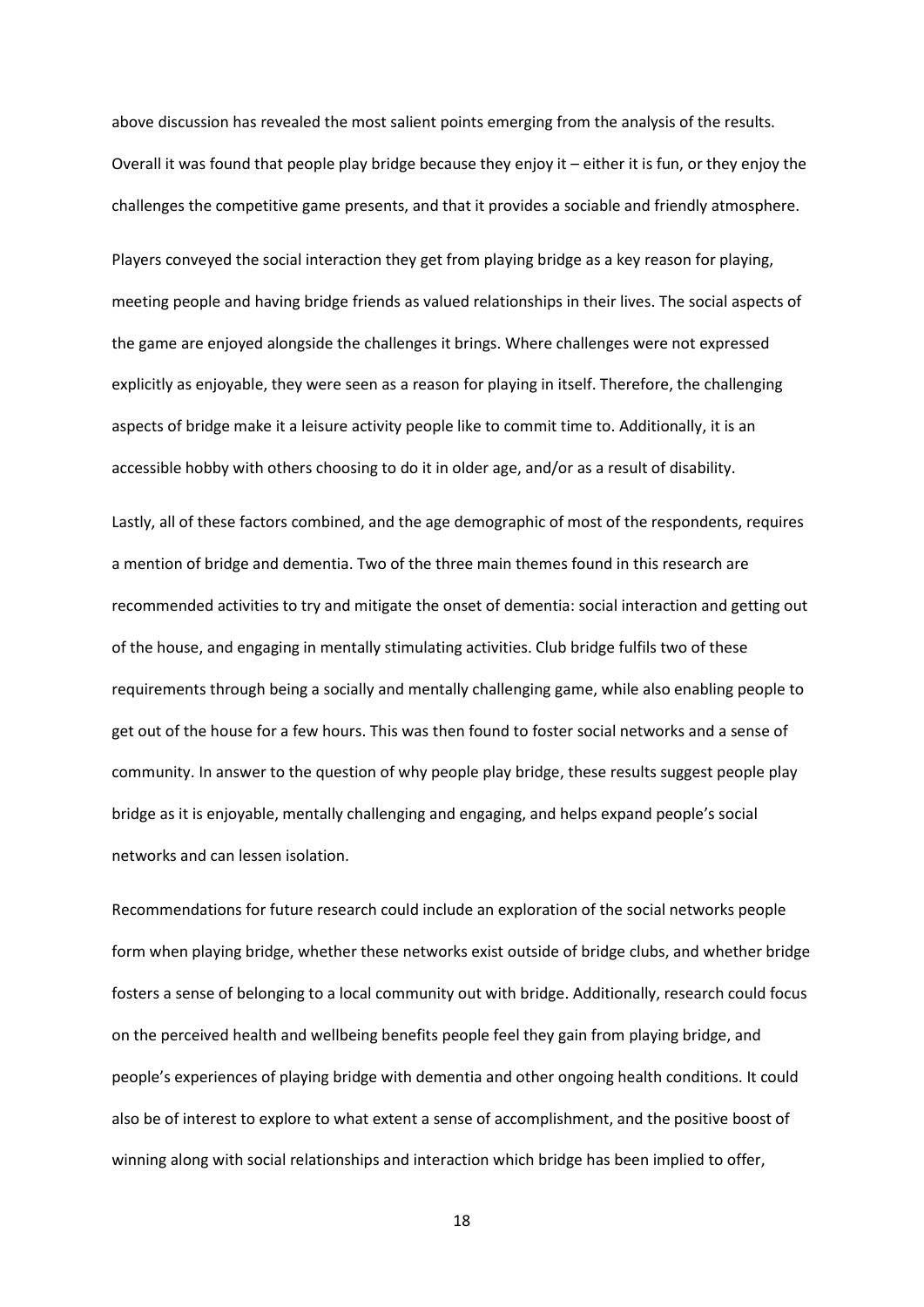impacts upon other areas of peoples' lives. This is particularly salient in a time of local cutbacks to community care and community resources for providing support and care in the community.

### **Acknowledgements**

The authors would like to express their gratitude to each of the survey respondents for their time and responses which has made this report possible. Additionally, they would like to thank the English Bridge Education & Development (EBED) for providing the funding for this report. Thanks also to Elizabeth Graham and Stephen Peterkin for their data and report editing, and to Diarmuid McDonnell for the survey work.

## *References*

Ashworth, R., Punch, S. and Small, C. (2016) *A Review of Possible Interventions into Healthy Ageing and Cognitive Stimulation: Exploring the Links between Bridge and Dementia*, Aylesbury: English Bridge Education & Development (EBED),<http://www.ebedcio.org.uk/health-wellbeing-research>

Graham, E. and Punch, S (2016) 'Gender Inequalities and the Sociology of Bridge', paper presented at Centre for Research on Families and Relationships Conference, University of Edinburgh, 13 June 2016.

McDonnell, D., Punch, S. and Small, C. (2017) *Individual Wellbeing and Bridge: An Empirical Analysis,*  Aylesbury: English Bridge Education & Development (EBED), [http://www.ebedcio.org.uk/health](http://www.ebedcio.org.uk/health-wellbeing-research)[wellbeing-research](http://www.ebedcio.org.uk/health-wellbeing-research)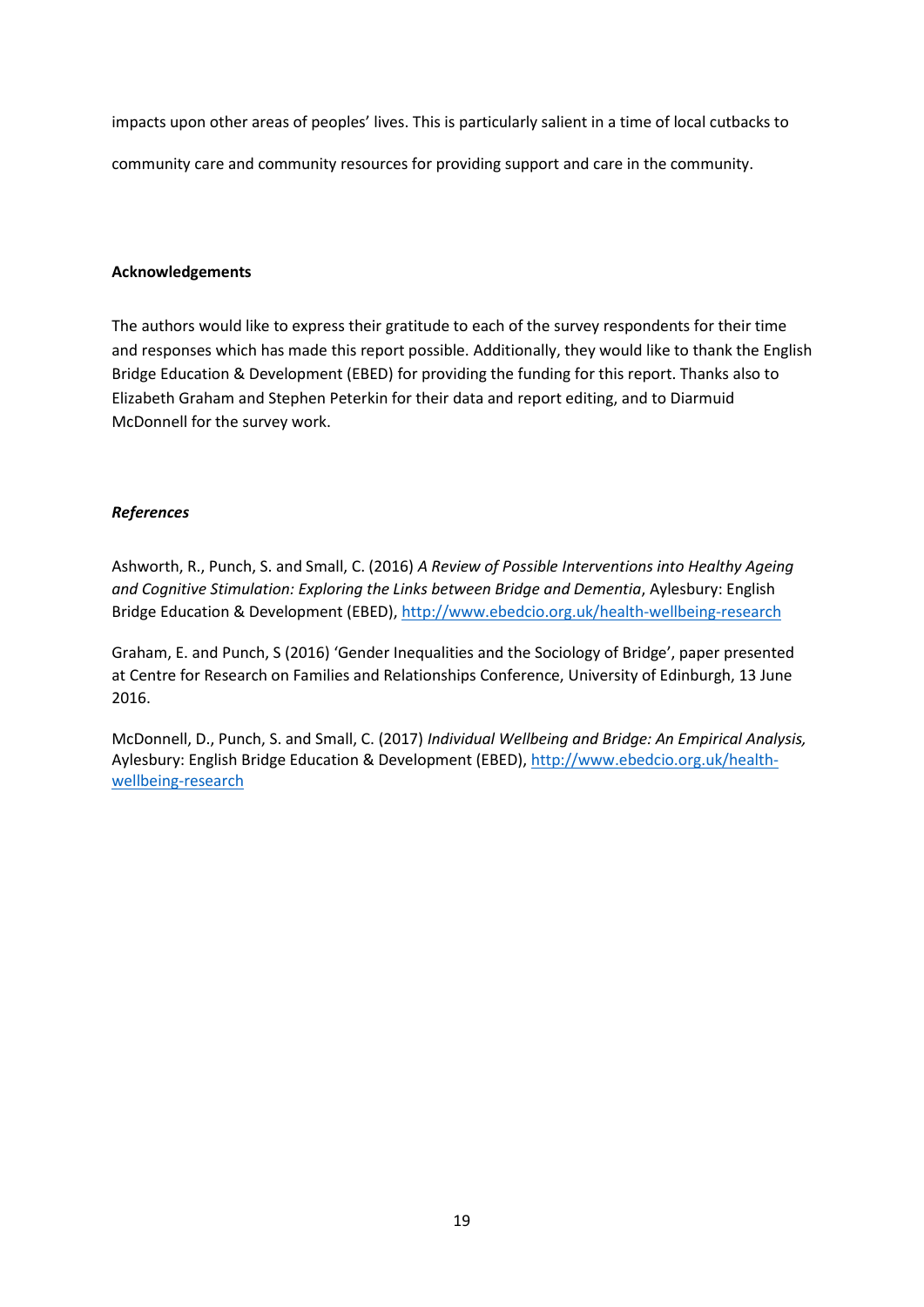# *Appendix*

# Table 1: Respondents by Age and Gender

| <b>Age Group</b> | Female | Male | <b>Total</b> |
|------------------|--------|------|--------------|
| Under 25         | 10     | 30   | 40           |
| $25 - 34$        |        | 35   | 42           |
| $35 - 54$        | 149    | 212  | 361          |
| $55+$            | 2974   | 2956 | 5930         |
| All Groups       | 3140   | 3233 | 6373         |

# Table 2: Reasons for Playing Bridge

| <b>Total Number of Reasons From All Age Groups</b> |        |             |              |          |        |         |
|----------------------------------------------------|--------|-------------|--------------|----------|--------|---------|
| <b>Total Sample Size: 6373</b>                     |        |             |              |          |        |         |
| Reasons                                            | Gender |             |              |          |        |         |
|                                                    | Female | <b>Male</b> | <b>Total</b> | Female % | Male % | Total % |
| <b>Total Responses by Gender</b>                   | 3140   | 3233        | 6373         |          |        |         |
| 1 Reason                                           | 1314   | 1483        | 2797         | 42%      | 46%    | 44%     |
| 2 Reasons                                          | 1176   | 1163        | 2339         | 37%      | 36%    | 37%     |
| 3+ Reasons                                         | 646    | 591         | 1237         | 21%      | 18%    | 19%     |

# Table 3: Times a Theme is Mentioned in Number, and Percentage, Split by Gender.

| <b>Total Numbers and Percentages of All Age Groups</b> |                                     |                     |                   |       |          |        |         |
|--------------------------------------------------------|-------------------------------------|---------------------|-------------------|-------|----------|--------|---------|
| Respondent size: 6373                                  |                                     |                     |                   |       |          |        |         |
| <b>Theme</b>                                           | <b>SubTheme</b>                     | <b>Female Total</b> | <b>Male Total</b> | Total | Female % | Male % | Total % |
| <b>Total Responses by Gender</b>                       |                                     | 3140                | 3233              | 6373  |          |        |         |
| Enjoy                                                  | <b>Enjoy Game</b>                   | 1697                | 1593              | 3290  | 54.0%    | 49.3%  | 51.6%   |
|                                                        | <b>Enjoy Challenge</b>              | 411                 | 337               | 748   | 13.1%    | 10.4%  | 11.7%   |
|                                                        | <b>Development Fun</b>              | 39                  | 16                | 55    | 1.2%     | 0.5%   | 0.9%    |
| <b>Social Interaction</b>                              | <b>Social Interaction</b>           | 1169                | 868               | 2037  | 37.2%    | 26.8%  | 32.0%   |
|                                                        | Friendship                          | 129                 | 80                | 209   | 4.1%     | 2.5%   | 3.3%    |
|                                                        | Team/Partnership                    | 31                  | 72                | 103   | 1.0%     | 2.2%   | 1.6%    |
| Challenge                                              | <b>Skill Progression</b>            | 83                  | 83                | 166   | 2.6%     | 2.6%   | 2.6%    |
|                                                        | <b>Problem Solving</b>              | 126                 | 225               | 351   | 4.0%     | 7.0%   | 5.5%    |
|                                                        | Competition                         | 299                 | 501               | 800   | 9.5%     | 15.5%  | 12.6%   |
|                                                        | <b>Mental Stimulation</b>           | 1126                | 1261              | 2387  | 35.9%    | 39.0%  | 37.5%   |
|                                                        | <b>Memory Stimulation</b>           | 42                  | 19                | 61    | 1.3%     | 0.6%   | 1.0%    |
|                                                        | <b>Learning New Things</b>          | 78                  | 66                | 144   | 2.5%     | 2.0%   | 2.3%    |
| Cheap                                                  | <b>Playing Expenses</b>             | 29                  | 21                | 50    | 0.9%     | 0.6%   | 0.8%    |
| Unique                                                 | <b>Bridge standing out</b>          | 61                  | 51                | 112   | 1.9%     | 1.6%   | 1.8%    |
| Identity                                               | <b>Identifying as Bridge Player</b> | 8                   | 10                | 18    | 0.3%     | 0.3%   | 0.3%    |
| Family                                                 | <b>Family Involvement</b>           | 69                  | 47                | 116   | 2.2%     | 1.5%   | 1.8%    |
|                                                        | Childhood                           | 13                  | 11                | 24    | 0.4%     | 0.3%   | 0.4%    |
|                                                        | <b>Family Taught</b>                | $\overline{2}$      | 3                 | 5     | 0.1%     | 0.1%   | 0.1%    |
| <b>Places</b>                                          | <b>Getting Out</b>                  | 73                  | 66                | 139   | 2.3%     | 2.0%   | 2.2%    |
|                                                        | <b>Going Places</b>                 | 18                  | 12                | 30    | 0.6%     | 0.4%   | 0.5%    |
| <b>Success</b>                                         | Good At                             | 15                  | 61                | 76    | 0.5%     | 1.9%   | 1.2%    |
|                                                        | Winning                             | 28                  | 85                | 113   | 0.9%     | 2.6%   | 1.8%    |
|                                                        | Rewarding                           | 47                  | 73                | 120   | 1.5%     | 2.3%   | 1.9%    |
|                                                        | <b>Achievement</b>                  | $\overline{2}$      | 17                | 19    | 0.1%     | 0.5%   | 0.3%    |
| Hobby                                                  | Hobby (general)                     | 74                  | 79                | 153   | 2.4%     | 2.4%   | 2.4%    |
|                                                        | <b>Hobby in Older Age/Illness</b>   | 68                  | 37                | 105   | 2.2%     | 1.1%   | 1.6%    |
|                                                        | Career                              | 4                   | 21                | 25    | 0.1%     | 0.6%   | 0.4%    |
| <b>Distraction</b>                                     | Relaxing                            | 10                  | 34                | 44    | 0.3%     | 1.1%   | 0.7%    |
|                                                        | Distraction (switch off)            | 12                  | $\mathbf{1}$      | 13    | 0.4%     | 0%     | 0.2%    |
|                                                        | <b>Distraction (Escape)</b>         | 23                  | 31                | 54    | 0.7%     | 1.0%   | 0.8%    |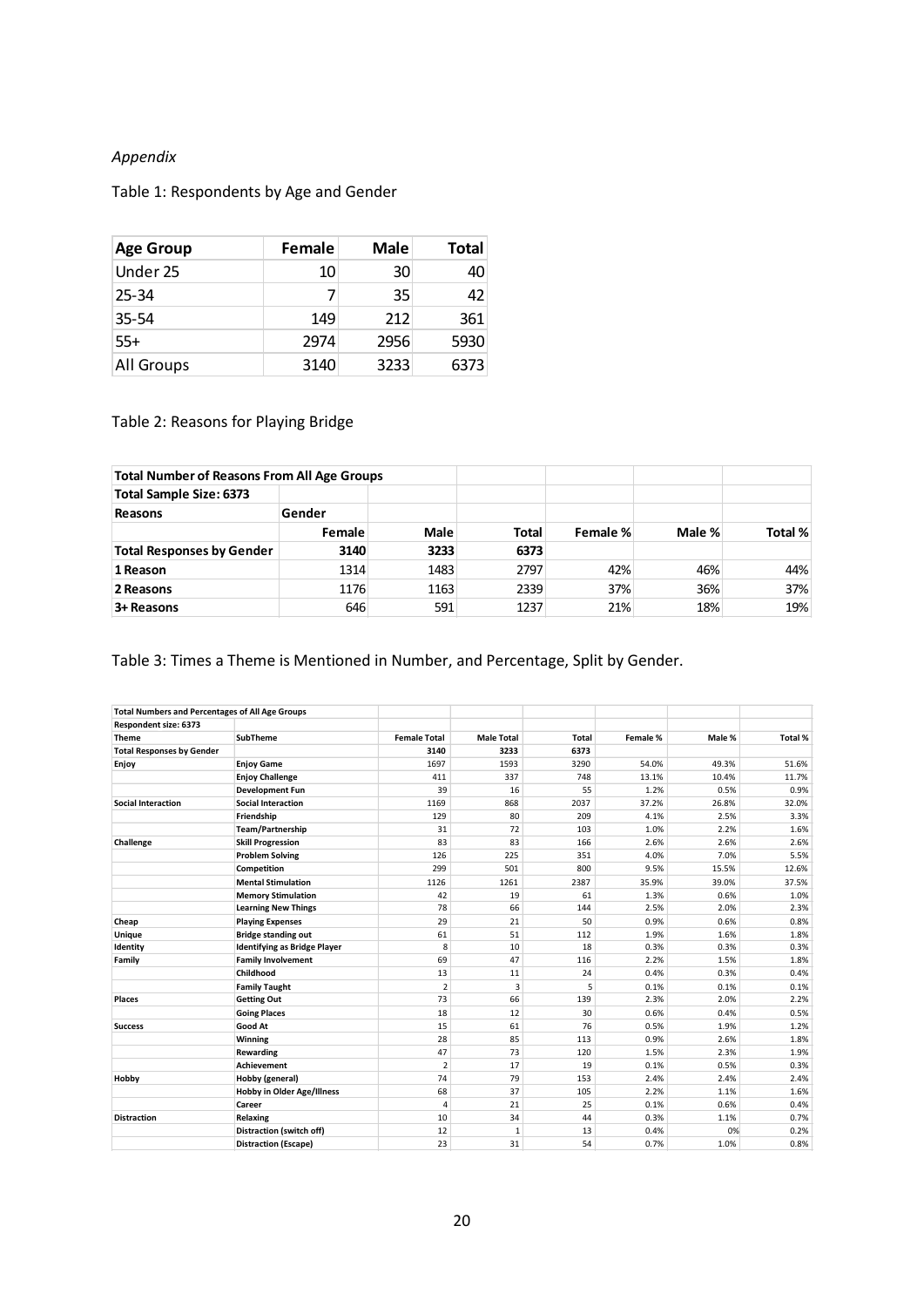|                                     | Breakdown of Responses by Age Category in Figures and Percentages |                |                |                  |         |      |                   |        |        |                         |        |
|-------------------------------------|-------------------------------------------------------------------|----------------|----------------|------------------|---------|------|-------------------|--------|--------|-------------------------|--------|
|                                     | Total Respondent Size of All Age Groups: 6373                     |                |                |                  |         |      |                   |        |        |                         |        |
| <b>Age Category</b>                 |                                                                   | Under 25s      | 25-34          | 35-54            | Over 55 |      | Total Under 25s % | 25-34% | 35-54% | Over 55 % II Age Groups |        |
| <b>Total responses by Age Group</b> |                                                                   | 40             | 42             | 361              | 5930    | 6373 | 0.6%              | 0.7%   | 5.7%   | 93.0%                   | 100.0% |
| Theme                               | Sub-Theme                                                         |                |                |                  |         |      |                   |        |        |                         |        |
| Enjoy                               | <b>Enjoy Game</b>                                                 | 22             | 23             | 192              | 3053    | 3290 | 55.0%             | 54.8%  | 53.2%  | 51.5%                   | 51.6%  |
|                                     | <b>Enjoy Challenge</b>                                            | $\Omega$       | $\Omega$       | $\Omega$         | 748     | 748  | 0.0%              | 0.0%   | 0.0%   | 12.6%                   | 11.7%  |
|                                     | <b>Development Fun</b>                                            | 0              | $\Omega$       | 15               | 40      | 55   | 0.0%              | 0.0%   | 4.2%   | 0.7%                    | 0.9%   |
| Social Interaction                  | <b>Social Interaction</b>                                         | 9              | 13             | 92               | 1923    | 2037 | 22.5%             | 31.0%  | 25.5%  | 32.4%                   | 32.0%  |
|                                     | Friendship                                                        | $\Omega$       | $\overline{3}$ | 11               | 195     | 209  | 0.0%              | 7.1%   | 3.0%   | 3.3%                    | 3.3%   |
|                                     | Team/Partnership                                                  | 0              | $\mathbf{1}$   | 10               | 92      | 103  | 0.0%              | 2.4%   | 2.8%   | 1.6%                    | 1.6%   |
| Challenge                           | <b>Skill Progression</b>                                          | $\overline{2}$ | 6              | 14               | 144     | 166  | 5.0%              | 14.3%  | 3.9%   | 2.4%                    | 2.6%   |
|                                     | <b>Problem Solving</b>                                            | 5              | 5              | 20               | 321     | 351  | 12.5%             | 11.9%  | 5.5%   | 5.4%                    | 5.5%   |
|                                     | Competition                                                       | 4              | 4              | 60               | 732     | 800  | 10.0%             | 9.5%   | 16.6%  | 12.3%                   | 12.6%  |
|                                     | <b>Mental Stimulation</b>                                         | 14             | 14             | 170              | 2189    | 2387 | 35.0%             | 33.3%  | 47.1%  | 36.9%                   | 37.5%  |
|                                     | <b>Memory Stimulation</b>                                         | 0              | $\Omega$       | $\mathbf 0$      | 61      | 61   | 0.0%              | 0.0%   | 0.0%   | 1.0%                    | 1.0%   |
|                                     | <b>Learning New Things</b>                                        | $\Omega$       | $\Omega$       | $\mathbf 0$      | 144     | 144  | 0.0%              | 0.0%   | 0.0%   | 2.4%                    | 2.3%   |
| Cheap                               | <b>Playing Expenses</b>                                           | 0              | $\mathbf 0$    | 3                | 47      | 50   | 0.0%              | 0.0%   | 0.8%   | 0.8%                    | 0.8%   |
| <b>Unique</b>                       | <b>Bridge standing out</b>                                        | 0              | 0              | $\mathbf 0$      | 112     | 112  | 0.0%              | 0.0%   | 0.0%   | 1.9%                    | 1.8%   |
| Identity                            | <b>Identifying as Bridge Player</b>                               | 0              | 0              | $\overline{2}$   | 16      | 18   | 0.0%              | 0.0%   | 0.6%   | 0.3%                    | 0.3%   |
| Family                              | <b>Family Involvement</b>                                         | $\mathbf{1}$   | $\mathbf{1}$   | 11               | 103     | 116  | 2.5%              | 2.4%   | 3.0%   | 1.7%                    | 1.8%   |
|                                     | Childhood                                                         | 0              | $\Omega$       | $\mathbf{1}$     | 23      | 24   | 0.0%              | 0.0%   | 0.3%   | 0.4%                    | 0.4%   |
|                                     | <b>Family Taught</b>                                              | 0              | $\Omega$       | $\mathbf{1}$     | 4       | 5    | 0.0%              | 0.0%   | 0.3%   | 0.1%                    | 0.1%   |
| Places                              | <b>Getting Out</b>                                                | 0              | $\Omega$       | $2 \overline{ }$ | 137     | 139  | 0.0%              | 0.0%   | 0.6%   | 2.3%                    | 2.2%   |
|                                     | <b>Going Places</b>                                               | $\mathbf{1}$   | $\mathbf{1}$   | 2 <sup>1</sup>   | 26      | 30   | 2.5%              | 2.4%   | 0.6%   | 0.4%                    | 0.5%   |
| <b>Success</b>                      | Good At                                                           | $\mathbf{1}$   | $\Omega$       | 5                | 70      | 76   | 2.5%              | 0.0%   | 1.4%   | 1.2%                    | 1.2%   |
|                                     | Winning                                                           | 0              | $\mathbf 0$    | 12               | 101     | 113  | 0.0%              | 0.0%   | 3.3%   | 1.7%                    | 1.8%   |
|                                     | Rewarding                                                         | $\overline{2}$ | 0              | 7                | 111     | 120  | 5.0%              | 0.0%   | 1.9%   | 1.9%                    | 1.9%   |
|                                     | Achievement                                                       | $\mathbf{0}$   | 0              | $\mathbf{1}$     | 18      | 19   | 0.0%              | 0.0%   | 0.3%   | 0.3%                    | 0.3%   |
| Hobby                               | Hobby (general)                                                   | 3              | 3              | 8                | 139     | 153  | 7.5%              | 7.1%   | 2.2%   | 2.3%                    | 2.4%   |
|                                     | <b>Hobby in Older Age/Illness</b>                                 | 0              | $\Omega$       | $\Omega$         | 105     | 105  | 0.0%              | 0.0%   | 0.0%   | 1.8%                    | 1.6%   |
|                                     | Career                                                            | 2              | $\Omega$       | 9                | 14      | 25   | 5.0%              | 0.0%   | 2.5%   | 0.2%                    | 0.4%   |
| <b>Distraction</b>                  | Relaxing                                                          | 0              | $\mathbf{1}$   | 0                | 43      | 44   | 0.0%              | 2.4%   | 0.0%   | 0.7%                    | 0.7%   |
|                                     | Distraction (switch off)                                          | 0              | 0              | 1                | 12      | 13   | 0.0%              | 0.0%   | 0.3%   | 0.2%                    | 0.2%   |
|                                     | <b>Distraction (Escape)</b>                                       | $\overline{2}$ | $\overline{2}$ | $\overline{3}$   | 47      | 54   | 5.0%              | 4.8%   | 0.8%   | 0.8%                    | 0.8%   |

# Table 4: Breakdown of Responses by Age Category in Figures and Percentages

# Table 5: Under 25s Responses Divided by Themes in Figures and Percentages

|                                               | Under 25s Responses Divided by Themes in Figures and Percentages        |                |                |                |          |        |         |
|-----------------------------------------------|-------------------------------------------------------------------------|----------------|----------------|----------------|----------|--------|---------|
| Total Respondent Size of All Age Groups: 6373 |                                                                         |                |                |                |          |        |         |
|                                               | Respondent Size of Age Group: 40. Female Reponses: 10 Male Reponses: 30 |                |                |                |          |        |         |
| Theme                                         | <b>Sub Theme</b>                                                        | Gender         |                |                |          |        |         |
|                                               |                                                                         | Female         | Male           | <b>Total</b>   | Female % | Male % | Total % |
| <b>Total Responses by Gender</b>              |                                                                         | 10             | 30             | 40             |          |        |         |
| Enjoy                                         | <b>Enjoy Game</b>                                                       | 7              | 15             | 22             | 70.0%    | 50.0%  | 55.0%   |
|                                               | <b>Enjoy Challenge</b>                                                  | 0              | 0              | $\Omega$       | 0.0%     | 0.0%   | 0.0%    |
|                                               | Development Fun                                                         | 0              | 0              | 0              | 0.0%     | 0.0%   | 0.0%    |
| <b>Social Interaction</b>                     | <b>Social Interaction</b>                                               | $\overline{2}$ | 7              | 9              | 20.0%    | 23.3%  | 22.5%   |
|                                               | Friendship                                                              | 0              | 0              | 0              | 0.0%     | 0.0%   | 0.0%    |
|                                               | Team/Partnership                                                        | 0              | 0              | 0              | 0.0%     | 0.0%   | 0.0%    |
| Challenge                                     | <b>Skill Progression</b>                                                | 1              | 1              | 2              | 10.0%    | 3.3%   | 5.0%    |
|                                               | <b>Problem Solving</b>                                                  | $\mathbf 0$    | 5              | 5              | 0.0%     | 16.7%  | 12.5%   |
|                                               | Competition                                                             | $\mathbf 0$    | 4              | 4              | 0.0%     | 13.3%  | 10.0%   |
|                                               | <b>Mental Stimulation</b>                                               | 3              | 11             | 14             | 30.0%    | 36.7%  | 35.0%   |
|                                               | <b>Memory Stimulation</b>                                               | 0              | 0              | $\mathbf 0$    | 0.0%     | 0.0%   | 0.0%    |
|                                               | <b>Learning New Things</b>                                              | $\mathbf 0$    | 0              | 0              | 0.0%     | 0.0%   | 0.0%    |
| Cheap                                         | <b>Playing Expenses</b>                                                 | $\mathbf 0$    | 0              | 0              | 0.0%     | 0.0%   | 0.0%    |
| Unique                                        | <b>Bridge standing out</b>                                              | $\mathbf 0$    | 0              | $\mathbf 0$    | 0.0%     | 0.0%   | 0.0%    |
| Identity                                      | Identifying as Bridge Player                                            | 0              | 0              | $\mathbf 0$    | 0.0%     | 0.0%   | 0.0%    |
| Family                                        | <b>Family Involvement</b>                                               | $\mathbf{1}$   | 0              | $\mathbf{1}$   | 10.0%    | 0.0%   | 2.5%    |
|                                               | Childhood                                                               | 0              | $\Omega$       | $\Omega$       | 0.0%     | 0.0%   | 0.0%    |
|                                               | <b>Family Taught</b>                                                    | 0              | 0              | $\mathbf 0$    | 0.0%     | 0.0%   | 0.0%    |
| Places                                        | <b>Getting Out</b>                                                      | 0              | 0              | $\mathbf 0$    | 0.0%     | 0.0%   | 0.0%    |
|                                               | <b>Going Places</b>                                                     | $\mathbf{1}$   | 0              | $\mathbf{1}$   | 10.0%    | 0.0%   | 2.5%    |
| <b>Success</b>                                | Good At                                                                 | $\mathbf 0$    | 1              | $\mathbf{1}$   | 0.0%     | 3.3%   | 2.5%    |
|                                               | Winning                                                                 | $\mathbf 0$    | 0              | $\mathbf 0$    | 0.0%     | 0.0%   | 0.0%    |
|                                               | Rewarding                                                               | $\mathbf 0$    | $\overline{2}$ | $\overline{2}$ | 0.0%     | 6.7%   | 5.0%    |
|                                               | Achievement                                                             | $\mathbf 0$    | 0              | 0              | 0.0%     | 0.0%   | 0.0%    |
| Hobby                                         | Hobby (general)                                                         | $\mathbf{1}$   | $\overline{2}$ | 3              | 10.0%    | 6.7%   | 7.5%    |
|                                               | Hobby in Older Age/Illness                                              | 0              | 0              | 0              | 0.0%     | 0.0%   | 0.0%    |
|                                               | Career                                                                  | 0              | $\overline{2}$ | $\overline{2}$ | 0.0%     | 6.7%   | 5.0%    |
| <b>Distraction</b>                            | Relaxing                                                                | 0              | 0              | $\mathbf 0$    | 0.0%     | 0.0%   | 0.0%    |
|                                               | Distraction (switch off)                                                | 0              | 0              | 0              | 0.0%     | 0.0%   | 0.0%    |
|                                               | Distraction (escape)                                                    | $\mathbf 0$    | $\overline{2}$ | $\overline{2}$ | 0.0%     | 6.7%   | 5.0%    |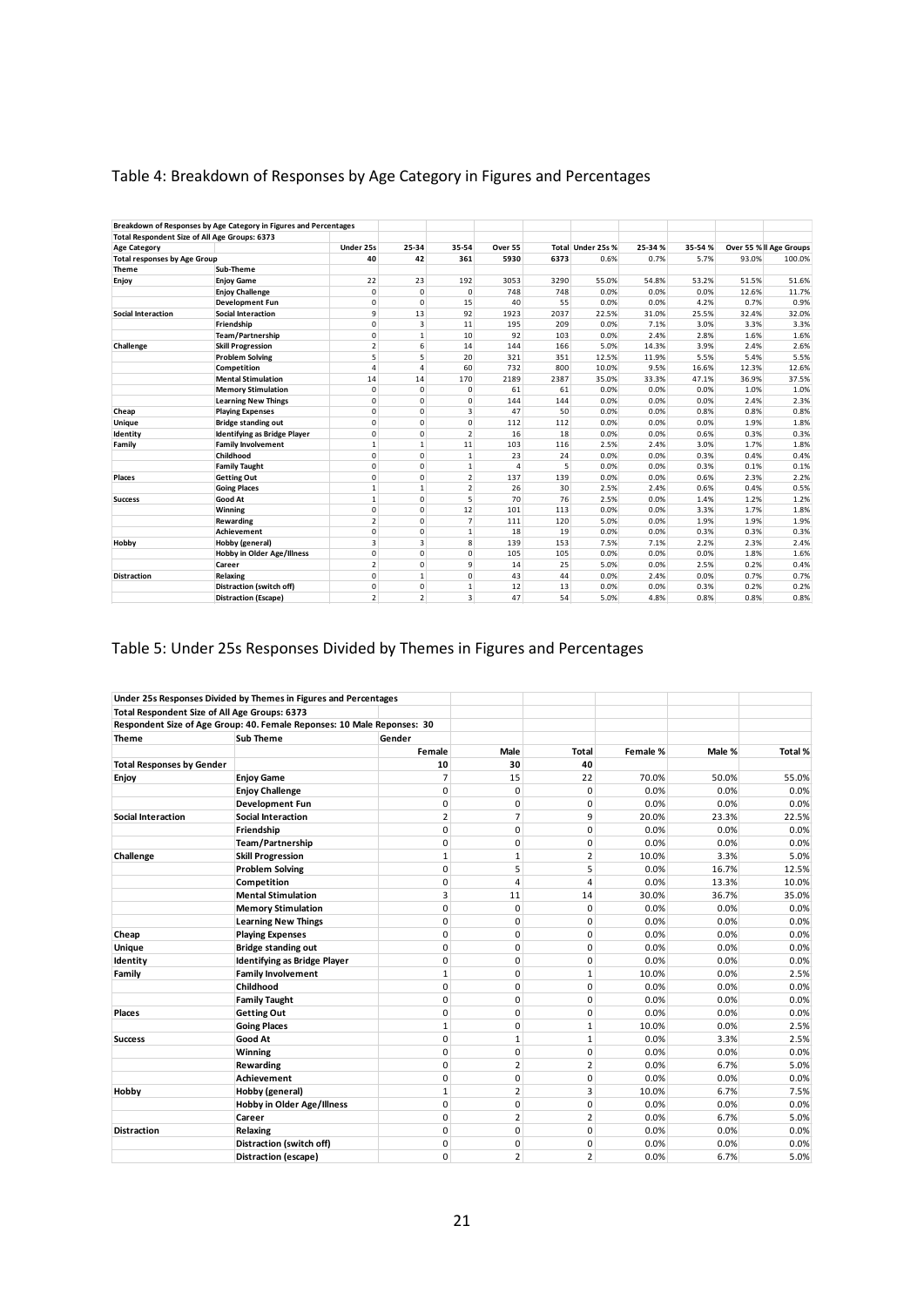# Table 6: 25-34s Responses Divided by Themes in Figures and Percentages

|                                               | 25-34s Responses Divided by Themes in Figures and Percentages          |              |                |                |         |       |         |
|-----------------------------------------------|------------------------------------------------------------------------|--------------|----------------|----------------|---------|-------|---------|
| Total Respondent Size of All Age Groups: 6373 |                                                                        |              |                |                |         |       |         |
|                                               | Respondent Size of Age Group: 42 Female Reponses: 7 Male Responses: 35 |              |                |                |         |       |         |
| <b>Theme</b>                                  | Sub Theme                                                              | Gender       |                |                |         |       |         |
|                                               |                                                                        | Women        | Men            | <b>Total</b>   | Women % | Men % | Total % |
| <b>Total Responses by Gender</b>              |                                                                        | 7            | 35             | 42             |         |       |         |
| Enjoy                                         | <b>Enjoy Game</b>                                                      | 4            | 19             | 23             | 57.1%   | 54.3% | 54.8%   |
| Enjoy                                         | <b>Enjoy Challenge</b>                                                 | 0            | 0              | 0              | 0.0%    | 0.0%  | 0.0%    |
| Enjoy                                         | Development Fun                                                        | 0            | 0              | 0              | 0.0%    | 0.0%  | 0.0%    |
| <b>Social Interaction</b>                     | <b>Social Interaction</b>                                              | 3            | 10             | 13             | 42.9%   | 28.6% | 31.0%   |
|                                               | Friendship                                                             | 0            | 3              | 3              | 0.0%    | 8.6%  | 7.1%    |
|                                               | Team/Partnership                                                       | 0            | 1              | $\mathbf{1}$   | 0.0%    | 2.9%  | 2.4%    |
| Challenge                                     | <b>Skill Progression</b>                                               | $\mathbf{1}$ | 5              | 6              | 14.3%   | 14.3% | 14.3%   |
|                                               | <b>Problem Solving</b>                                                 | 0            | 5              | 5              | 0.0%    | 14.3% | 11.9%   |
|                                               | Competition                                                            | 0            | 4              | 4              | 0.0%    | 11.4% | 9.5%    |
|                                               | <b>Mental Stimulation</b>                                              | 3            | 11             | 14             | 42.9%   | 31.4% | 33.3%   |
|                                               | <b>Memory Stimulation</b>                                              | 0            | $\overline{0}$ | 0              | 0.0%    | 0.0%  | 0.0%    |
|                                               | <b>Learning New Things</b>                                             | 0            | $\overline{0}$ | 0              | 0.0%    | 0.0%  | 0.0%    |
| Cheap                                         | <b>Playing Expenses</b>                                                | $\mathbf 0$  | 0              | 0              | 0.0%    | 0.0%  | 0.0%    |
| Unique                                        | <b>Bridge standing out</b>                                             | 0            | 0              | $\mathbf 0$    | 0.0%    | 0.0%  | 0.0%    |
| Identity                                      | Identifying as Bridge Player                                           | $\mathbf 0$  | 0              | 0              | 0.0%    | 0.0%  | 0.0%    |
| Family                                        | <b>Family Involvement</b>                                              | $\mathbf{1}$ | 0              | $\mathbf 1$    | 14.3%   | 0.0%  | 2.4%    |
|                                               | Childhood                                                              | 0            | 0              | 0              | 0.0%    | 0.0%  | 0.0%    |
|                                               | <b>Family Taught</b>                                                   | 0            | $\overline{0}$ | 0              | 0.0%    | 0.0%  | 0.0%    |
| <b>Places</b>                                 | <b>Getting Out</b>                                                     | 0            | $\overline{0}$ | 0              | 0.0%    | 0.0%  | 0.0%    |
|                                               | <b>Going Places</b>                                                    | $\mathbf{1}$ | $\overline{0}$ | $\mathbf{1}$   | 14.3%   | 0.0%  | 2.4%    |
| <b>Success</b>                                | Good At                                                                | 0            | 0              | 0              | 0.0%    | 0.0%  | 0.0%    |
|                                               | Winning                                                                | $\Omega$     | 0              | 0              | 0.0%    | 0.0%  | 0.0%    |
|                                               | Rewarding                                                              | $\Omega$     | 0              | 0              | 0.0%    | 0.0%  | 0.0%    |
|                                               | <b>Achievement</b>                                                     | 0            | 0              | 0              | 0.0%    | 0.0%  | 0.0%    |
| Hobby                                         | Hobby (general)                                                        | $\mathbf{1}$ | $\overline{2}$ | 3              | 14.3%   | 5.7%  | 7.1%    |
|                                               | <b>Hobby in Older Age/Illness</b>                                      | 0            | $\overline{0}$ | 0              | 0.0%    | 0.0%  | 0.0%    |
|                                               | Career                                                                 | 0            | 0              | 0              | 0.0%    | 0.0%  | 0.0%    |
| <b>Distraction</b>                            | Relaxing                                                               | 0            | $\mathbf{1}$   | $\mathbf{1}$   | 0.0%    | 2.9%  | 2.4%    |
|                                               | Distraction (switch off)                                               | 0            | 0              | 0              | 0.0%    | 0.0%  | 0.0%    |
|                                               | Distraction (escape)                                                   | $\mathbf 0$  | 2              | $\overline{2}$ | 0.0%    | 5.7%  | 4.8%    |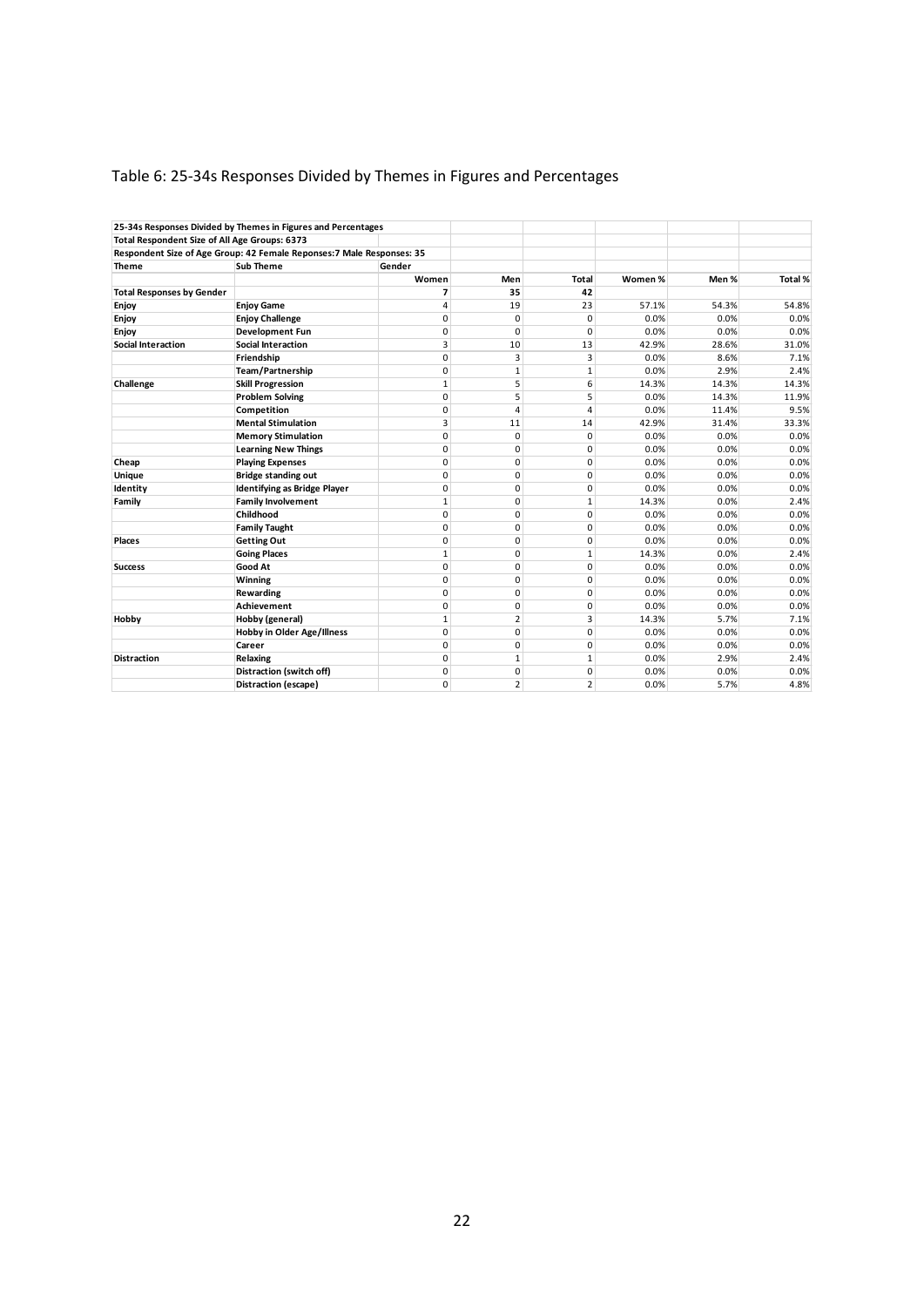# Table 7: 35-54s Responses Divided by Themes in Figures and Percentages

|                                               | 35-54s Responses Divided by Themes in Figures and Percentages                       |                |                |                |         |       |         |
|-----------------------------------------------|-------------------------------------------------------------------------------------|----------------|----------------|----------------|---------|-------|---------|
| Total Respondent Size of All Age Groups: 6373 |                                                                                     |                |                |                |         |       |         |
|                                               | Total Respondent Size of Age Group: 361. Female Responses: 149. Male Responses: 212 |                |                |                |         |       |         |
| <b>Theme</b>                                  | <b>Sub Theme</b>                                                                    | Gender         |                |                |         |       |         |
|                                               |                                                                                     | Female         | Male           | Total          | Women % | Men % | Total % |
| <b>Total Responses by Gender</b>              |                                                                                     | 149            | 212            | 361            |         |       |         |
| Enjoy                                         | <b>Enjoy Game</b>                                                                   | 90             | 102            | 192            | 60.4%   | 48.1% | 53.2%   |
|                                               | <b>Enjoy Challenge</b>                                                              | 0              | 0              | 0              | 0.0%    | 0.0%  | 0.0%    |
|                                               | Development Fun                                                                     | 4              | 11             | 15             | 2.7%    | 5.2%  | 4.2%    |
| <b>Social Interaction</b>                     | Social Interaction (general)                                                        | 47             | 45             | 92             | 31.5%   | 21.2% | 25.5%   |
|                                               | Friendship                                                                          | 4              | $\overline{7}$ | 11             | 2.7%    | 3.3%  | 3.0%    |
|                                               | Team/Partnership                                                                    | 3              | 7              | 10             | 2.0%    | 3.3%  | 2.8%    |
| Challenge                                     | <b>Skill Progression</b>                                                            | 11             | 3              | 14             | 7.4%    | 1.4%  | 3.9%    |
|                                               | <b>Problem Solving</b>                                                              | 4              | 16             | 20             | 2.7%    | 7.5%  | 5.5%    |
|                                               | Competition                                                                         | 21             | 39             | 60             | 14.1%   | 18.4% | 16.6%   |
|                                               | <b>Mental Stimulation</b>                                                           | 58             | 112            | 170            | 38.9%   | 52.8% | 47.1%   |
|                                               | <b>Memory Stimulation</b>                                                           | 0              | 0              | 0              | 0.0%    | 0.0%  | 0.0%    |
|                                               | <b>Learning New Things</b>                                                          | 0              | 0              | 0              | 0.0%    | 0.0%  | 0.0%    |
| Cheap                                         | <b>Playing Expenses</b>                                                             | 2              | 1              | 3              | 1.3%    | 0.5%  | 0.8%    |
| Unique                                        | <b>Bridge standing out</b>                                                          | 0              | 0              | 0              | 0.0%    | 0.0%  | 0.0%    |
| Identity                                      | Identifying as Bridge Player                                                        | 0              | $\overline{2}$ | $\overline{2}$ | 0.0%    | 0.9%  | 0.6%    |
| Family                                        | <b>Family Involvement</b>                                                           | 9              | $\overline{2}$ | 11             | 6.0%    | 0.9%  | 3.0%    |
|                                               | Childhood                                                                           | 0              | $\mathbf{1}$   | $\mathbf{1}$   | 0.0%    | 0.5%  | 0.3%    |
|                                               | <b>Family Taught</b>                                                                | $\mathbf{1}$   | $\overline{0}$ | $\mathbf{1}$   | 0.7%    | 0.0%  | 0.3%    |
| <b>Places</b>                                 | <b>Getting Out</b>                                                                  | 2              | 0              | $\overline{2}$ | 1.3%    | 0.0%  | 0.6%    |
|                                               | <b>Going Places</b>                                                                 | 0              | 2              | $\overline{2}$ | 0.0%    | 0.9%  | 0.6%    |
| <b>Success</b>                                | Good At                                                                             | $\mathbf{1}$   | 4              | 5              | 0.7%    | 1.9%  | 1.4%    |
|                                               | Winning                                                                             | 2              | 10             | 12             | 1.3%    | 4.7%  | 3.3%    |
|                                               | Rewarding                                                                           | $\overline{2}$ | 5              | $\overline{7}$ | 1.3%    | 2.4%  | 1.9%    |
|                                               | Achievement                                                                         | 0              | $\mathbf{1}$   | $\mathbf{1}$   | 0.0%    | 0.5%  | 0.3%    |
| Hobby                                         | Hobby (general)                                                                     | 4              | $\overline{4}$ | 8              | 2.7%    | 1.9%  | 2.2%    |
|                                               | Hobby in Older Age/Illness                                                          | 0              | 0              | 0              | 0.0%    | 0.0%  | 0.0%    |
|                                               | Career                                                                              | $\mathbf{1}$   | 8              | 9              | 0.7%    | 3.8%  | 2.5%    |
| <b>Distraction</b>                            | Relaxing                                                                            | 0              | 0              | 0              | 0.0%    | 0.0%  | 0.0%    |
|                                               | Distraction (switch off)                                                            | 1              | 0              | $\mathbf{1}$   | 0.7%    | 0.0%  | 0.3%    |
|                                               | Distraction (escape)                                                                | $\mathbf{1}$   | 2              | 3              | 0.7%    | 0.9%  | 0.8%    |